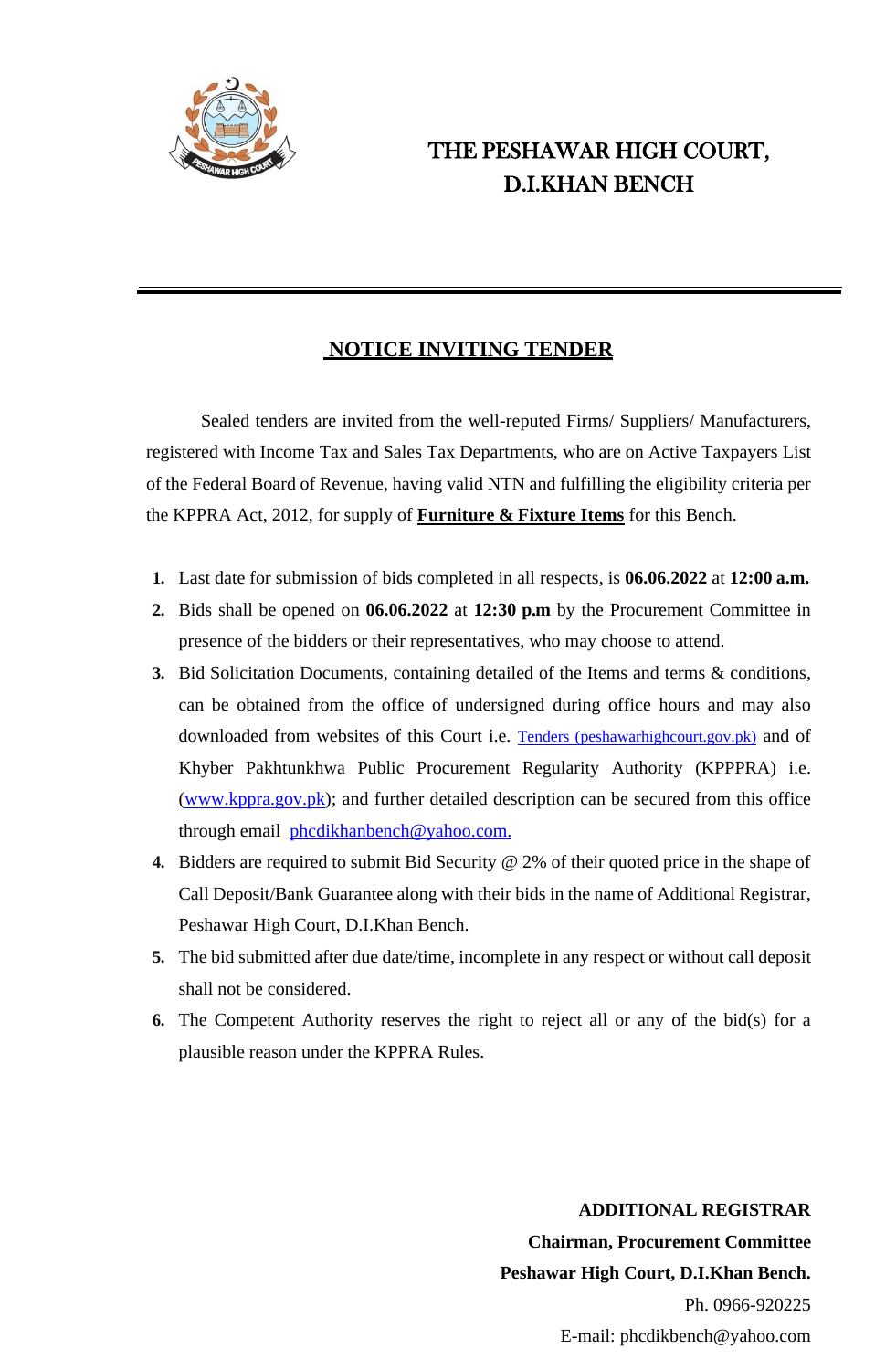# **TENDER SOLICITATION DOCUMENT**

# **PROCUREMENT OF FURNITURE AND FIXTURE ITEMS**



**OFFICE OF THE PESHAWAR HIGH COURT, D.I.KHAN BENCH Khyber Pakhtunkhwa**

> Phone: (0966-920225) Email: [phcdikhanbench@yahoo.com](mailto:phcdikhanbench@yahoo.com)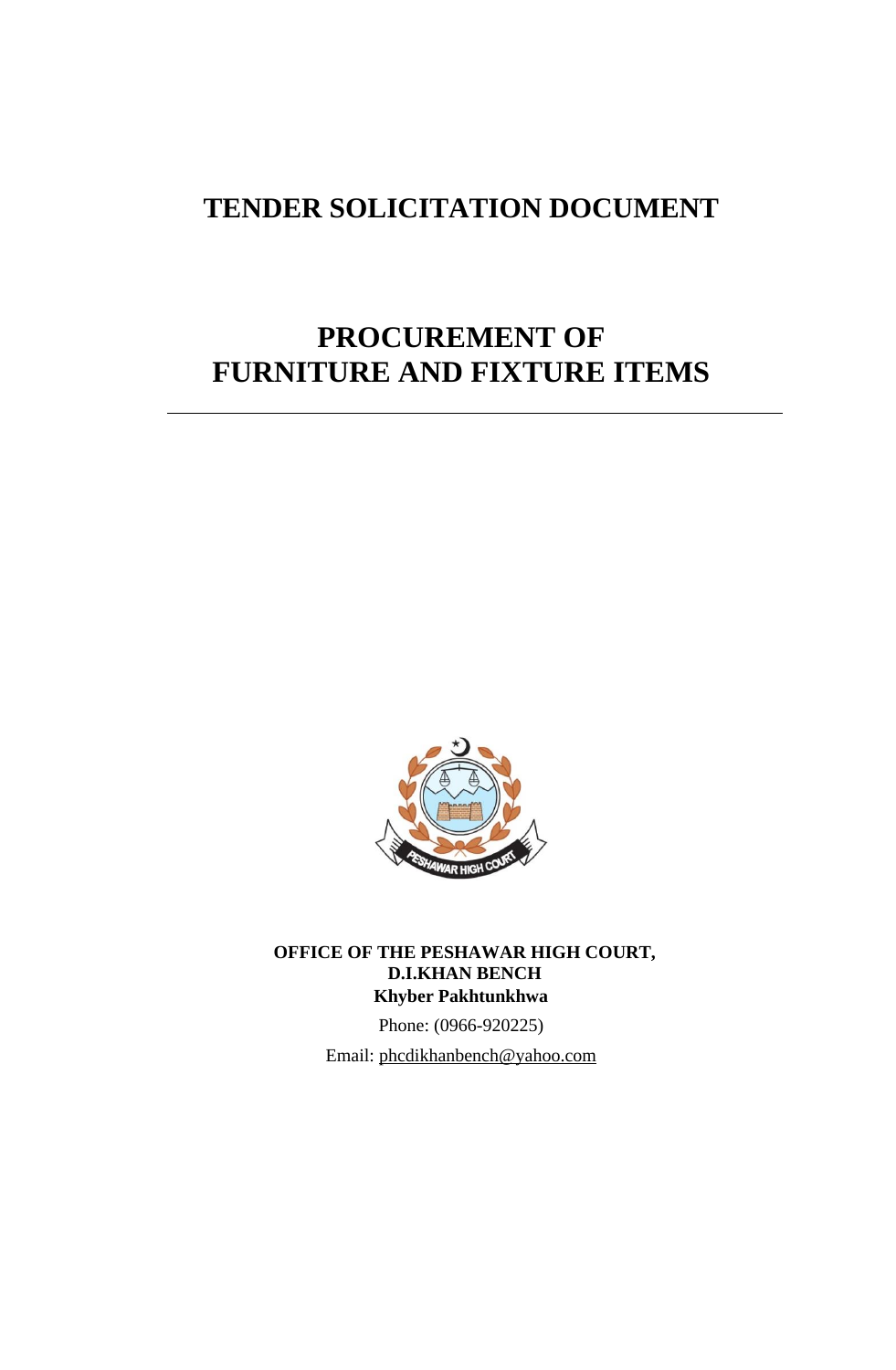# **Table of Contents**

| 1.       | Invitation to Bid                                | 1              |
|----------|--------------------------------------------------|----------------|
| 2.       | <b>Bidding Details (Instructions to Bidders)</b> | $\mathbf 1$    |
|          | TERMS AND CONDITIONS OF THE BID                  | $\mathbf 1$    |
| 3.       | <b>Bid Scope</b>                                 | 1              |
| 4.       | Bid Eligibility/Qualification Criteria           | 1              |
| 5.       | <b>Bid Cost</b>                                  | $\overline{2}$ |
| 6.       | Joint Venture / Consortium                       | $\overline{c}$ |
| 7.       | Amendment of the Bid Document                    | $\overline{c}$ |
| 8.       | Preparation / Submission of Bid                  | $\overline{c}$ |
| 9.       | <b>Bid Price</b>                                 | $\overline{4}$ |
| 10.      | <b>Earnest Money</b>                             | $\overline{4}$ |
| 11.      | <b>Bid Validity</b>                              | $\overline{4}$ |
| 12.      | Modification / Withdrawal of the Bid             | $\overline{4}$ |
| 13.      | Opening of the Bid                               | 5              |
| 14.      | <b>Bid Evaluation Criteria</b>                   | 6              |
| 15.      | Rejection / Acceptance of the Bid                | $\overline{7}$ |
| 16.      | Award Criteria                                   | $\overline{7}$ |
| 17.      | Purchase Order                                   | 8              |
| 18.      | <b>Performance Security</b>                      | 8              |
| 19.      | Execution Schedule / Delivery                    | 8              |
| 20.      | Documentation                                    | 9              |
|          | <b>ANNEXURE-A</b>                                | 10             |
|          | <b>ANNEXURE-B</b>                                | 12             |
|          | <b>ANNEXURE-C</b>                                | 13             |
|          | <b>ANNEXURE-D</b>                                | 14             |
|          | <b>ANNEXURE-E</b>                                | 15             |
|          |                                                  |                |
|          | <b>ANNEXURE-F</b>                                | 18             |
|          | TERMS & CONDITIONS OF THE CONTRACT               | 19             |
| Contract |                                                  | 20             |
| 1.       | Terms & conditions of Contract Form              | 22             |
| 2.       | Contract                                         | 22             |
| 3.       | Contract Duration or Issuing of Purchase Order   | 22             |
| 4.       | <b>Contract Language</b>                         | 22             |
| 5.       | <b>Standards</b>                                 | 22             |
| 6.       | <b>Patent Rights</b>                             | 22             |
| 7.       | Performance Security                             | 22             |
| 8.       | Inspections etc                                  | 23             |
| 9.       | Execution Schedule / Delivery                    | 23             |
| 10.      | Insurance                                        | 23             |
| 11.      | Packaging                                        | 24             |
| 12.      | Warranty                                         | 24             |
| 13.      | Ownership of Goods and Replaced Components       | 24             |
| 14.      | Payment                                          | 24             |
| 15.      | <b>Liquidated Damages</b>                        | 25             |
| 16.      | Blacklisting                                     | 25             |
| 17.      | Forfeiture of Performance Security               | 25             |
| 18.      | <b>Taxes and Duties</b>                          | 25             |
| 19.      | Indemnity                                        | 26             |
| 20.      | Sub-letting                                      | 26             |
| 21.      | <b>Contract Cost</b>                             | 26             |
| 22.      | <b>Contract Amendment</b>                        | 27             |
| 23.      | <b>Applicable Laws</b>                           | 27             |
| 24.      | Documentation                                    | 27             |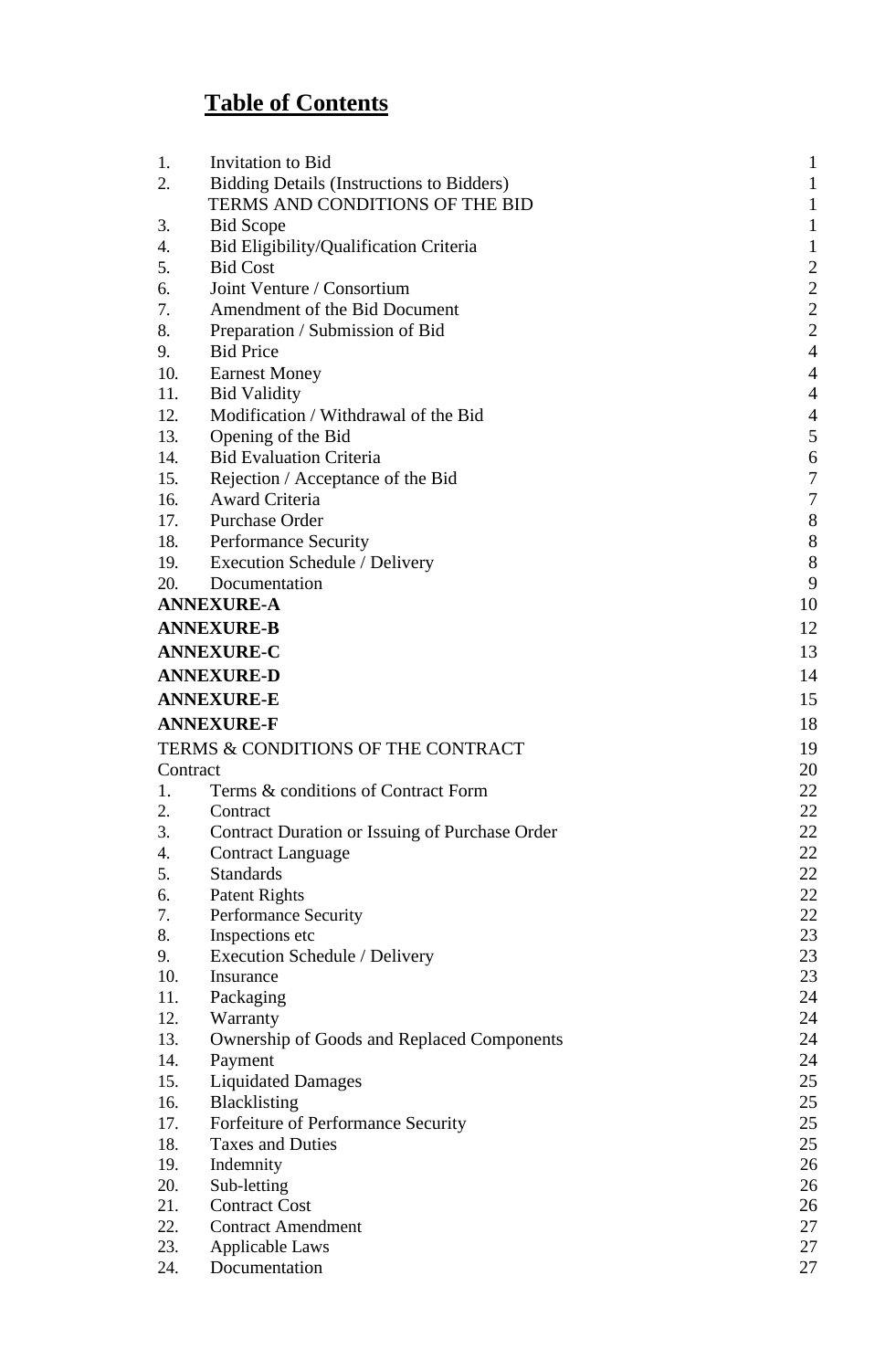## <span id="page-3-0"></span>**1. Introduction**

## **1.1 Source of Funds**

Additional Registrar, Peshawar High Court, D.I.Khan Bench has received the funds from Worthy Peshawar High Court, Peshawar for the procurement.

**1.2** The Fund referred above, in addition, shall "Public Fund", which according to Rule 2(1) of the KPP Rules, 2014 means, the Provincial Consolidated Fund.

## **2. Invitation to Bid**

## **2.1 KPPPRA Rules to be followed**

Public Procurement Rules, 2014 will be strictly followed. These may be obtained from KPPPRA's website: [http://www.kppra.gov.pk](http://www.kppra.gov.pk/)

In this document, unless otherwise mentioned to the contrary, "Rule" means a Rule under the Public Procurement Rules, 2014.

## **2.2 Mode of Advertisement(s)**

As per Rule 11(1), this Bid is being placed online at KPPRA's official website. As per Rule 11(2), this Bid is also placed online at the website of the Peshawar High Court, D.I.Khan Bench <**[phcdikhanbench@yahoo.com>](mailto:phcdikhanbench@yahoo.com);** and shall also be published in One Urdu and One English Newspaper of Nation-wide circulation.

## **3. Type of Open Competitive Bidding**

As per Rule 6(2)(a), Single Stage – One Envelope Bidding Procedure shall be followed.

## <span id="page-3-1"></span>**4. Bidding Details (Instructions to Bidders)**

- **4.1** All bids must be accompanied by Bid security equivalent to 2% of the total bid price in shape of bank draft/CDR, as part of financial bid in favor of **"Additional Registrar, Peshawar High Court, D.I.Khan Bench"**. The complete bids as per requirements under this bid document, must reach to the office of Additional Registrar, Peshawar High Court, D.I.Khan Bench not later than **12:00 pm** on the last date of submission of bids i.e. **06**.**06.2022**. Late bids shall not be considered.
- **4.2** The bidder is expected to examine all instructions, forms, terms, and specifications in the bidding documents. Failure to furnish all information required by the bidding documents or to submit a bid not substantially responsive to the bidding documents in every respect will be at the bidder's risk and may result in the rejection of its bid.

## <span id="page-3-2"></span>**Terms & Conditions of the Bid**

## <span id="page-3-3"></span>**5. Bid Scope**

**5.1** The Procuring Entity invites Proposals (hereinafter referred to as "the Bids") for supply of **Furniture Items**, (hereinafter referred to as "the Goods") and installation, configuration, deployment, testing, training and after- sale support of said Goods (hereinafter referred to as "the Services").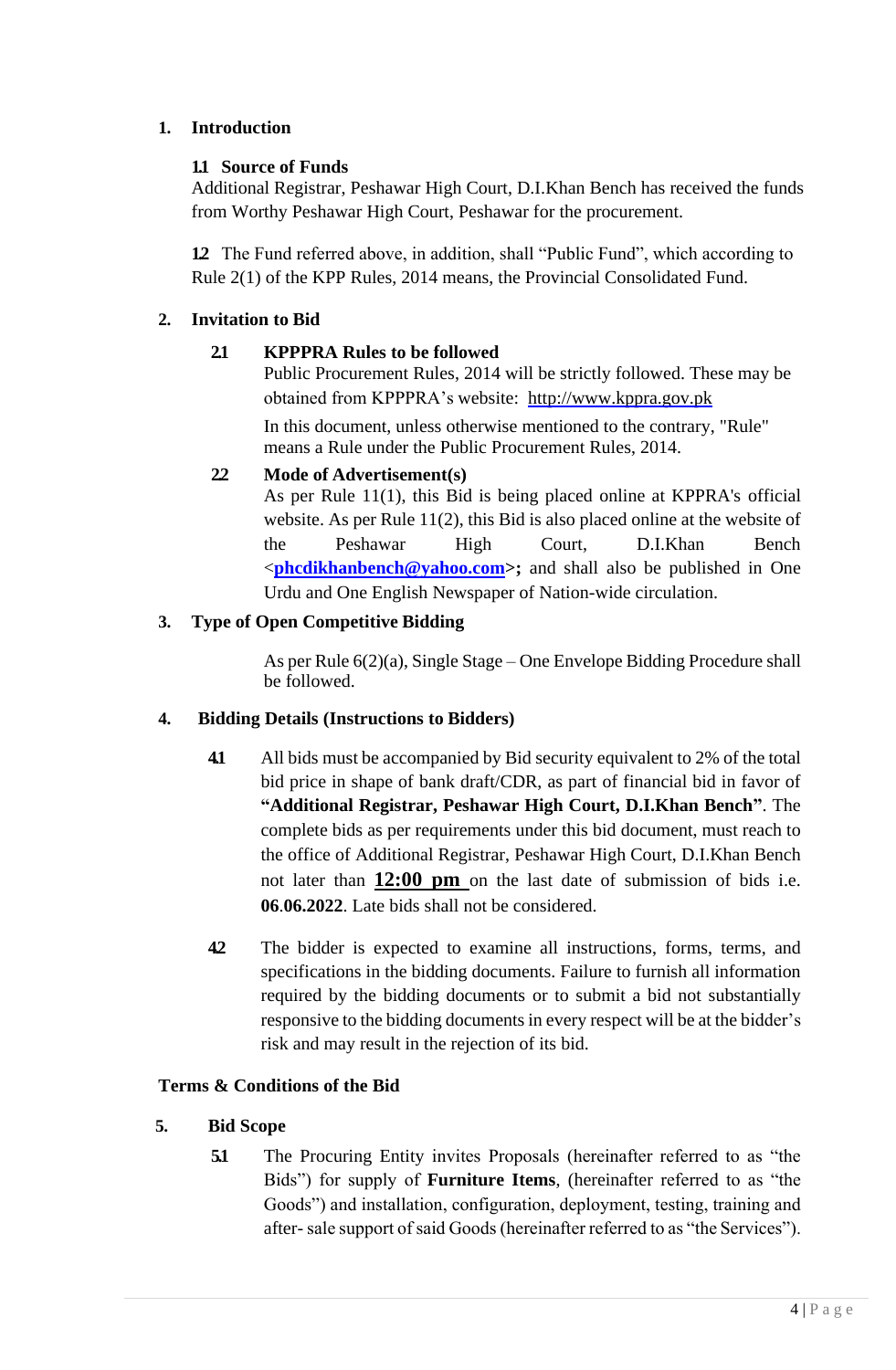**5.2** The Goods will be delivered at the office of **Additional Registrar, Peshawar High Court, D.I.Khan Bench.**

## <span id="page-4-0"></span>**6. Bid Eligibility/Qualification Criteria**

- **6.1** The bidder shall
	- **6.1.1** be registered/incorporated company/firm in Pakistan must be registered with Tax Authorities as per prevailing latest tax rules.
	- **6.1.2** have valid Registration of General Sales Tax (GST) & National Tax Number (NTN);
	- **6.1.3** must be involved in sales or supply business of these items for at least one year,
	- **6.1.4** not be blacklisted by any Provincial or Federal Government Department, Entity, Organization or autonomous body or Private Sector Organization anywhere in Pakistan;
	- **6.1.5** have office at Islamabad/ Peshawar/ D.I.Khan.
- **6.2** The Bidder shall furnish, as part of its bid, the documents establishing the Bidder' eligibility to bid and its qualification to perform the contract, if its bid is accepted.

#### <span id="page-4-1"></span>**7. Bid Cost**

The Bidder shall bear all costs / expenses associated with preparation and submission of the Bid(s) and the Procuring Entity shall in no case be responsible for those expenses irrespective of the conduct or outcome of the bidding process.

#### <span id="page-4-2"></span>**8. Joint Venture / Consortium**

Joint venture / Consortium are eligible for this bid prior to bidding. However, collusion creating a cartel or any other collusion arrangement against the interest of Procuring Entity/Government is prohibited.

#### <span id="page-4-3"></span>**9. Amendment of the Bid Document & Extension of closing date**

The Purchase Committee of Procuring Entity may, at its exclusive discretion, amend the Bid Document and to extend the deadline for submission of the Bid as per Rule 33 (7) of the Public Procurement Rules, 2014 read with Rules (9) & (10) of Section 23 of the KPPRA Act, 2012.

#### <span id="page-4-4"></span>**10. Preparation / Submission of Bid**

- **10.1** The Bid shall be filed strictly in accordance to the specifications and description of the solicited furniture items i.e. (Annexure-A) and may accompanied by the prescribed Forms, Schedules, Charts, Drawings, Documents, Brochures, Literature, etc, if necessary, which shall be typed, completely filled in, stamped and signed by the Bidder. The bid shall consist of
	- **10.1.1** a detailed description of the essential technical and performance characteristics of the goods;
	- **10.1.2** a list giving full particulars, including available sources and current prices of spare parts, special tools, etc., necessary for the proper and continuing functioning of the goods for a period to be specified in the Bid Data Sheet, following commencement of the use of the goods by the Procuring Entity; and
	- **10.1.3** an item-by-item commentary on the Procuring Entity's Technical Specifications demonstrating substantial responsiveness of the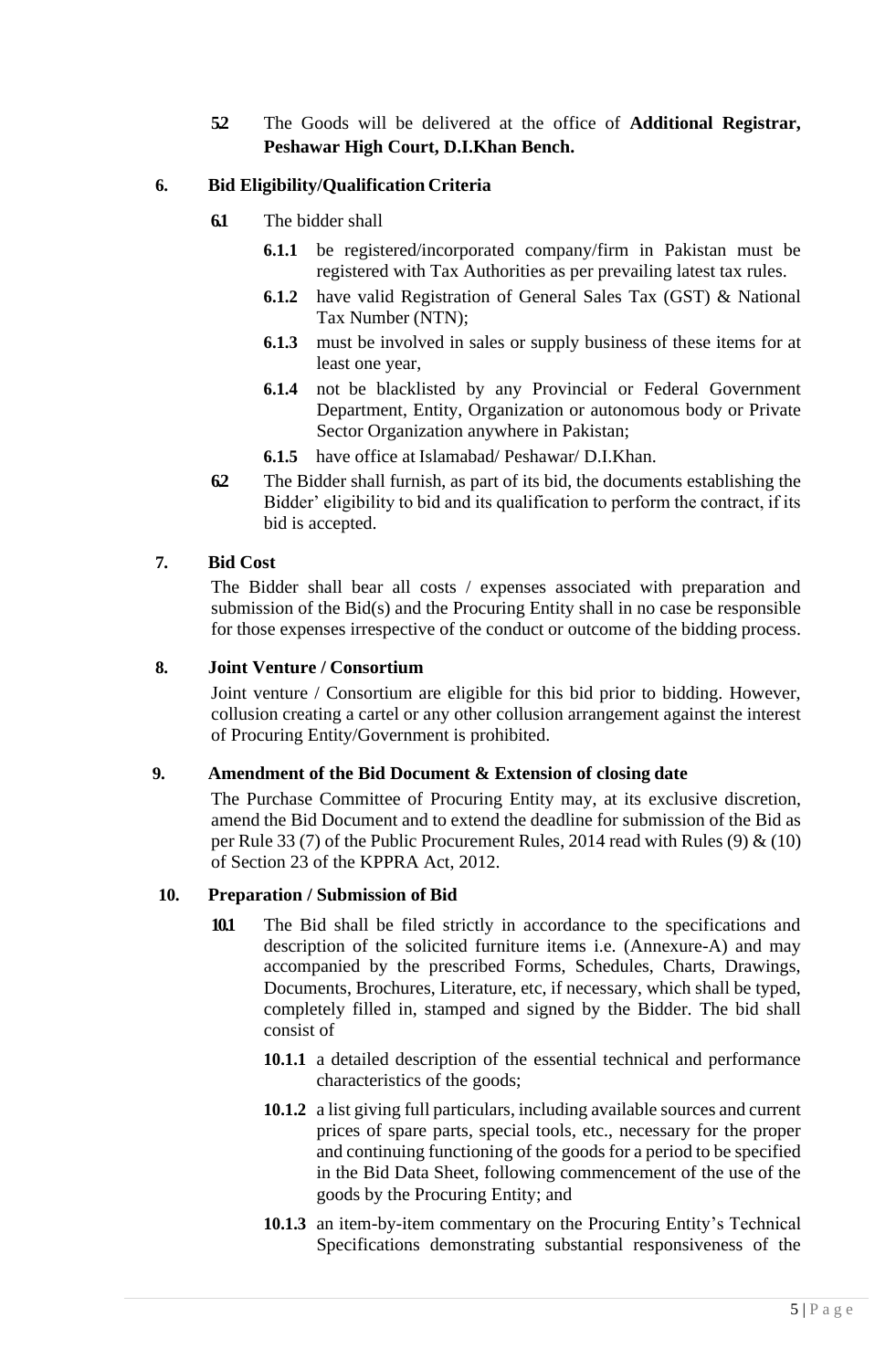goods and services to those specifications, or a statement of deviations and exceptions to the provisions of the Technical Specifications. If volume of the bid contains various set(s) of documents the same must be properly numbered and tagged in binding shape. Bid not in conformity of required standard and specifications shall be rejected

- **10.1.4** Submission of undertaking that:
	- a). the quoted Goods are genuine, brand new, non-refurbished, unaltered in any way, of the most recent / current model, imported through proper channel (if applicable), and incorporate all recent improvements in design and materials;
	- b). the firm is not blacklisted by any Provincial or Federal Government Department, Entity, Organization, autonomous body or Private Sector Organization anywhere in Pakistan.
	- c). The firm will fully comply with execution schedule and delivery Period mentioned in bid document.
- **10.1.5** Valid Registration Certificate for Income Tax & Sales Tax.
- **10.2** The Bidder shall prepare an original and the number of copies of the bid indicated in the Bid Data Sheet, clearly marking each "ORIGINAL BID" and "COPY OF BID," as appropriate. In the event of any discrepancy between them, the original shall govern.
	- **10.2.1** The Bidder shall seal the Original Bid envelope duly marked as under:

**Original bid for "Procurement of Furniture & Fixture Items"**  [Name of the Bidder] [Address of the Bidder]

[Phone No. of the Bidder]

[Email of the Bidder]

#### **Chairman Purchase Committee,**

Office of Peshawar High Court, D.I.Khan Bench. Dera Ismail Khan

- **10.2.2** The original and the copy or copies of the bid shall be typed or written in indelible ink and shall be signed by the Bidder or a person or persons duly authorized to bind the Bidder to the contract. All pages of the bid, except for un-amended printed literature, shall be initialed by the person or persons signing the bid.
- **10.2.3** Any interlineations, erasures, or overwriting shall be valid only if they are separately initialed by the person or persons signing the bid.

#### **11. Deadline for Submission of Bids**

- **11.1** The Bid shall reach to the Office of **Peshawar High Court, D.I.Khan Bench**, **D.I.Khan** not later than **12:00 pm** on last date of submission of bids i.e **06.06.2022**. No late bid shall be accepted.
- <span id="page-5-0"></span>**11.2** This is made obligatory to affix authorized signatures with official seal on all original and duplicate (copies) documents, annexures, copies, certificates, brochures, literature, drawings, letters, forms and all relevant documents as part of the bids submitted by the bidder.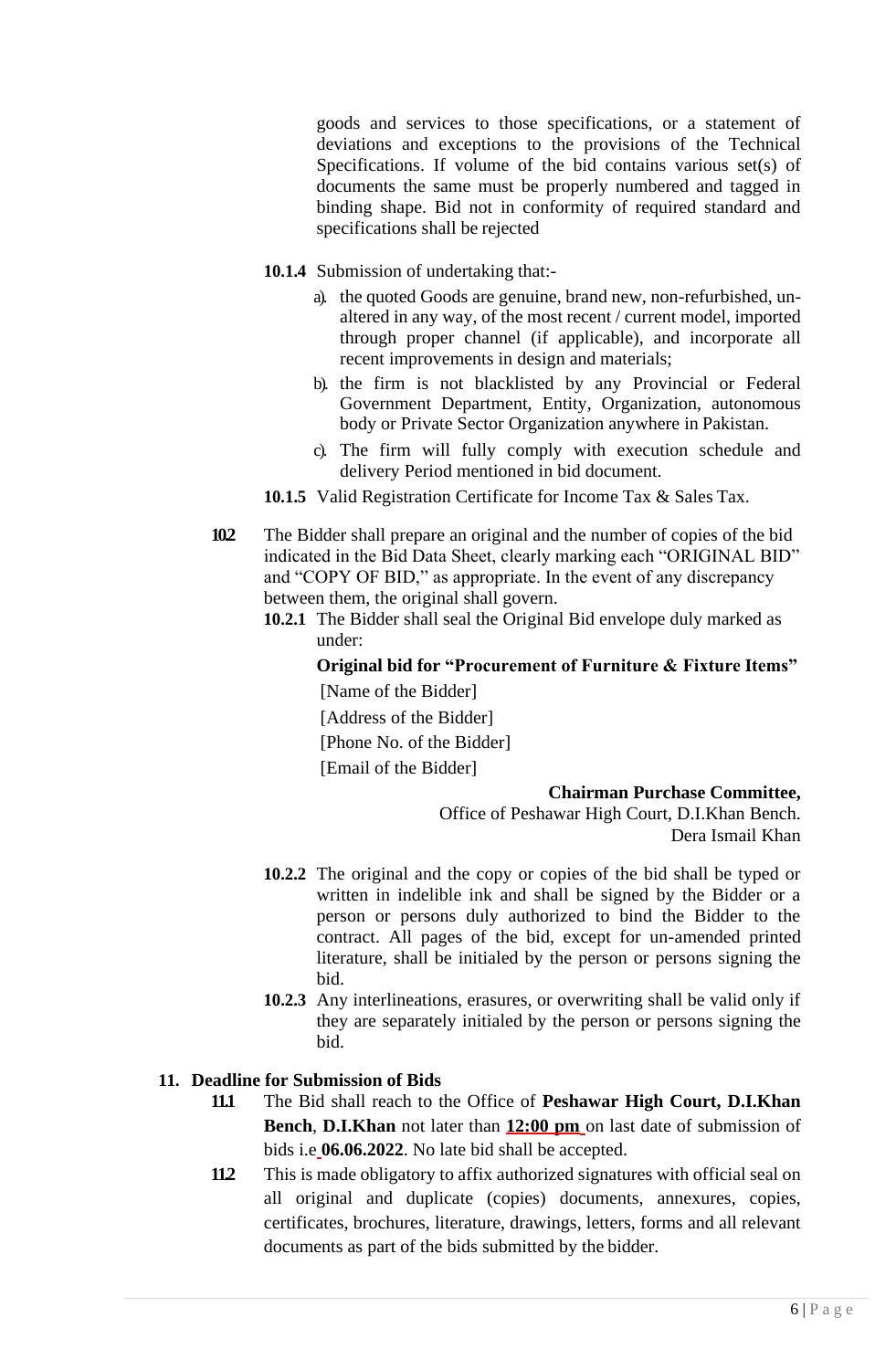## **12. Bid Price**

The quoted price for each item/model

- **12.1** shall be in Pak Rupees only;
- **12.2** shall be best / final / fixed and valid until completion of all obligations under the Contract i.e. not subject to variation / escalation;
- **12.3** shall be inclusive of all taxes, duties, levies, insurance, freight etc.;
- **12.4** shall be included all charges up to the delivery point i.e.**Peshawar High Court, D.I.Khan Bench**, **D.I.Khan**.
- **12.5** If not specifically mentioned in the Bid(s), it shall be presumed that the quoted price is as per the above requirements.
- **12.6** The Procuring Entity will not be responsible for any erroneous calculation of tax rates or any subsequent changes in rates or structure of applicable taxes.

#### <span id="page-6-0"></span>**13. Earnest Money / Bid Security**

- 10.1. The Bidder shall furnish the Earnest Money:
	- 10.1.1.1. for a sum equivalent to 2% of the total quoted price;
		- 10.1.1.2. denominated in Pak Rupees;
		- 10.1.1.3. have a minimum validity period of one hundred and twenty (120) days from the last date for submission of the Bid or until furnishing of the Performance Security, whichever is later.
		- 10.1.1.4. Bid security of successful bidders will be returned on their request, after signing of the contract and furnishing of 10% of Bid amount as performance guarantee.
- 10.2. Bid security of the unsuccessful bidders will be discharged or returned as promptly as possible, but not later than thirty (30) days after the expiration of the period of bid validity prescribed by the Procuring Entity.
- 10.3. The Earnest Money shall be forfeited by the Procuring Entity, on the occurrence of any / all of the following conditions:
	- If the Bidder withdraws the Bid during the period of the Bid validity;
	- If the Bidder does not accept the corrections of his Total Bid Price; or
	- If the Bidder, having been notified of the acceptance of the Bid by the Procuring Entity during the period of the Bid validity, fails or refuses to furnish the Performance Security, in accordance with the Bid Document.

#### <span id="page-6-1"></span>**14. Bid Validity**

The Bid shall have a minimum validity period of one hundred and twenty (120) days from the last date for submission of the Bid. The Purchase Committee of Procuring Entity, in exceptional circumstance, may solicit the Bidder's consent to an extension of the validity period of the Bid. The request and the response thereto shall be made in writing. If the Bidder agrees to extension of validity period of the Bid, the validity period of the Earnest Money shall also be suitably extended. The Bidder may refuse extension of validity period of the Bid, without forfeiting the Earnest Money.

#### <span id="page-6-2"></span>**15. Modification / Withdrawal of the Bid**

**15.1** The Bidder may, by written notice served on the Chairman, Purchase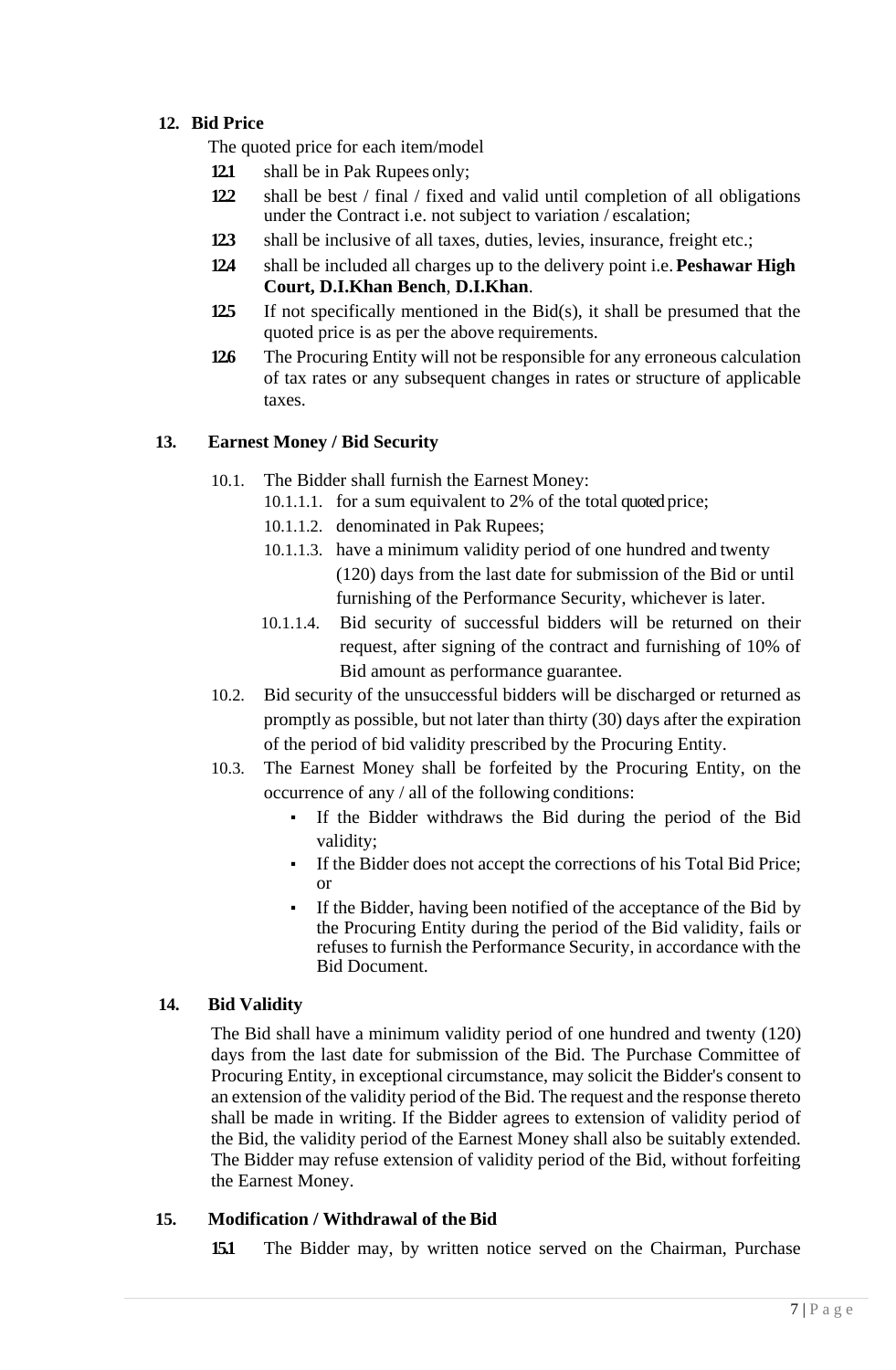Committee, modify or withdraw the Bid after submission of the Bid, prior to the deadline for submission of the Bid.

**15.2** The Bid, withdrawn after the deadline for submission of the Bid and prior to the expiration of the period of the Bid validity, shall result in forfeiture of the Bid Security.

## <span id="page-7-0"></span>**16. Opening of the Bid**

- **16.1** The Bids shall be publicly opened in the Office of the Peshawar High Court, D.I.Khan Bench by the Purchase Committee at **12:30 pm** on **06.06.2022** in the presence of the Bidder(s)/representatives for which they shall ensure their presence without further invitation. In case, the last date of bid submission falls in / within the official holidays/ weekends of the Procuring Entity, the last date for submission of the bids shall be the next working day.
- **16.2** The Bidder's name, modifications, withdrawal, security, attendance of the Bidder and such other details as the Procuring Entity may, at its exclusive discretion, consider appropriate, shall be announced and recorded.
- **16.3** No bidder or its representative will be allowed to keep any digital device (camera, audio recorder, cell phone etc.) during bid opening meeting at given time and location.
- **16.4** During evaluation of the bids, the Procuring Entity may, at its discretion, ask the Bidder for a clarification of its bid. The Bids request for clarification and the response shall be in writing, and no change in the prices or substance of the bid shall be sought, offered, or permitted

## <span id="page-7-1"></span>**17. Preliminary Examination**

- **17.1** The Procuring Entity will examine the bids to determine whether they are complete, whether any computational errors have been made, whether required sureties have been furnished, whether the documents have been properly signed, and whether the bids are generally in order.
- **17.2** Arithmetical errors will be rectified on the following basis.
- **17.3** If there is a discrepancy between the unit price and the total price that is obtained by multiplying the unit price and quantity, the unit price shall prevail, and the total price shall be corrected. If the Contractor does not accept the correction of the errors, its bid will be rejected, and its bid security may be forfeited. If there is a discrepancy between words and figures, the amount in words will prevail.
- **174** The Procuring Entity may waive any minor informality, nonconformity, or irregularity in a bid which does not constitute a material deviation, provided such waiver does not prejudice or affect the relative ranking of any Bidder.
- **175** Prior to the detailed evaluation, the Procuring Entity will determine the substantial responsiveness of each bid to the bidding documents. For purposes of these Clauses, a substantially responsive bid is one which conforms to all the terms and conditions of the bidding documents without material deviations. Deviations from, or objections or reservations to critical provisions, such as those concerning Bid Security, Applicable Law, and Taxes and Duties, will be deemed to be a material deviation. The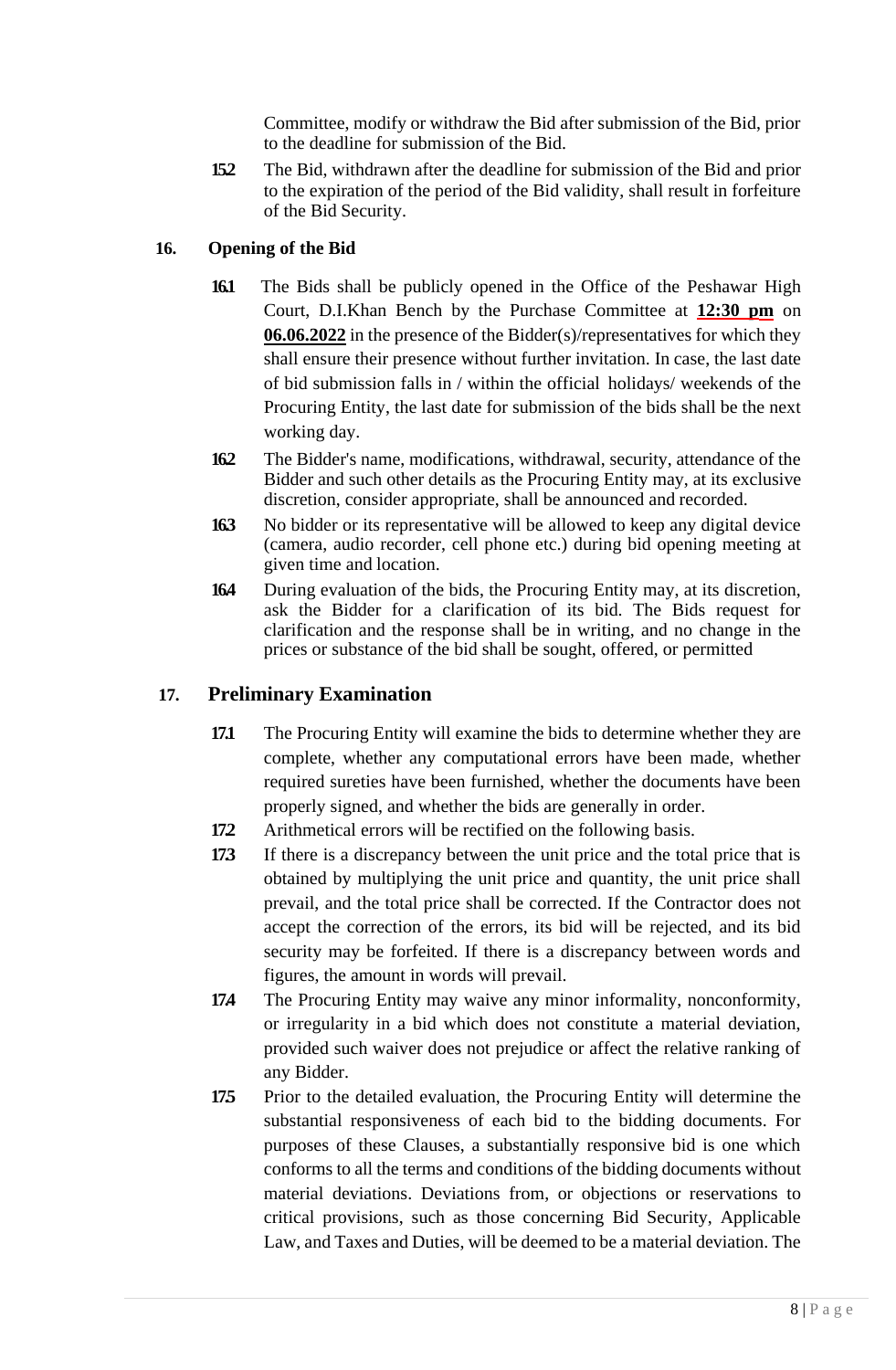Procuring Entity's determination of a bid's responsiveness is to be based on the contents of the bid itself without recourse to extrinsic evidence.

**176** If a bid is not substantially responsive, it will be rejected by the Procuring Entity and may not subsequently be made responsive by the Bidder by correction of the nonconformity.

#### **18. Evaluation and Comparison of Bids**

- **18.1** The Procuring Entity will evaluate and compare the bids which have been determined to be substantially responsive, pursuant to the prescribed terms and conditions.
- **18.2** The Procuring Entity's evaluation of a bid will take into account, in addition to the bid price quoted, one or more of the following factors as specified in the Bid Data Sheet:
	- **18.2.1** incidental costs
	- **18.2.2** delivery schedule offered in the bid;
	- **18.2.3** deviations in payment schedule from that specified in the Special Conditions of Contract;
	- **18.2.4** the cost of components, mandatory spare parts, and service;
	- **18.2.5** the availability Procuring Entity of spare parts and after-sales services for the equipment offered in the bid;
	- **18.2.6** the projected operating and maintenance costs during the life of the equipment;
	- **18.2.7** the performance and productivity of the equipment; and/or
	- **18.2.8** other specific criteria indicated in the Bid Documents; and/or
	- **18.2.9** in the Technical Specifications.

#### **19. Rejection / Acceptance of the Bid**

- **19.1** The Procuring Entity reserves the right to accept or reject any bid, and to annul the bidding process and reject all bids at any time prior to contract award, without thereby incurring any liability to the affected bidder or bidders or any obligation to inform the affected Bidder or bidders of the grounds for the Procuring Entity's action.
- **19.2** The Bid shall be rejected if:
	- **19.2.1** submitted in other than the prescribed manner and the specified mode; or
	- **19.2.2** incomplete, partial, conditional, alternative, late or vague; or
	- **19.2.3** the earnest money is not submitted; or
	- **19.2.4** subjected to interlineations / cuttings / corrections / erasures / overwriting; or
	- **19.2.5** the Bidder refuses to accept the corrected Total Bid Price; or
	- **19.2.6** the Bidder has conflict of interest with the Procuring Entity; or
	- **19.2.7** the Bidder tries to influence the Bid evaluation / Contract award; or
	- **19.2.8** the Bidder engages in corrupt or fraudulent practices in competing for the Contract award;
	- **19.2.9** the Bidder fails to meet all the specified solicited required items as per **Annexure "A"**.
	- **19.2.10** the Bidder fails to meet the evaluation criteria requirements.
	- **19.2.11** the Bidder has been blacklisted by any public or private sector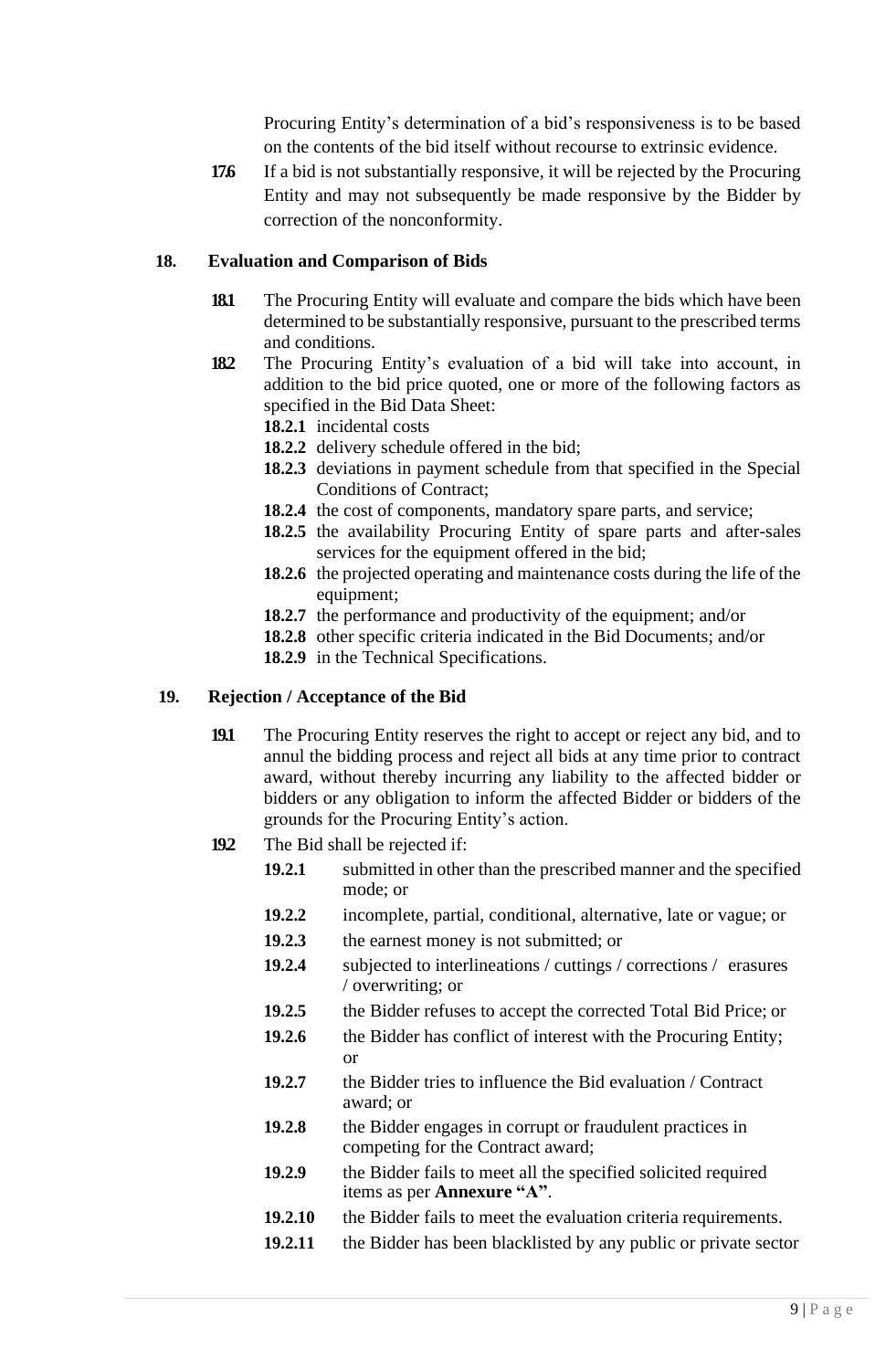organization;

- **19.2.12** the Bidder has been served any legal notices or displeasure letters by any public sector organization on serious failures to provide satisfactory services;
- **19.2.13** the Bidder has mentioned any financial implication(s) in the financial proposal that is in contradiction to this document and Government rules and regulations.
- **19.2.14** the Bidder submits any financial conditions as part of its bid which are not in conformity with bid document.
- **19.2.15** Submitted without verifiable proofs against the mandatory as well as general documentary, qualification and eligibility related requirements.

#### <span id="page-9-0"></span>**20. Award Criteria**

As per this bid document, the substantially qualified and responsive bidders will be evaluated in the light of all Pre-Conditions, necessary requisites and the successful bidder whose bid will be considered as substantially responsive and will be determined on the lowest cost quoted/evaluated for the specified/ solicited items and the best standard/quality, as per the Rules and fulfilling all the codal formalities.

#### **21. Procuring Entity's Right to Vary Quantities**

<span id="page-9-1"></span>The Procuring Entity reserves the right at the time of contract award to increase or decrease, the quantity of goods and services originally specified in the Schedule of Requirements without any change in unit price or other terms and conditions.

#### **22. Notification of Award**

- **22.1** Prior to expiration of period of bid validity, Procuring Entity will notify the successful Bidder in writing by registered letter or by cable to be confirmed in writing by registered letter that its bid has been accepted.
- **22.2** The notification of award will constitute the formation of the Contract.

#### **23. Signing of Contract**

- **23.1** At the same time as the Procuring Entity notifies the successful Bidder that its bid has been accepted, the successful Bidder shall furnish the Contract Form provided in the bidding documents, incorporating all agreements between the parties as contained in this Bid Document.
- **23.2** The successful bidder shall bear the cost of preparation of the Contract.
- **23.3** Within seven (07) days of award, the successful Bidder shall sign and date the contract and submit it to the Procuring Entity.

## **24. Purchase Order**

Purchase Order to the successful bidder will be issued after approval of the Competent Authority.

#### <span id="page-9-2"></span>**25. Performance Security**

**25.1** The successful Bidder/Contractor shall furnish Performance Security at the time of receipt of the Purchase Order, in the form of a Bank Guarantee or Bank Cheque, issued by a Scheduled Bank operating in Pakistan, as per the format provided in the Bid Document; for a sum equivalent to **10%** of the Contract Value; denominated in Pak Rupees; have a minimum validity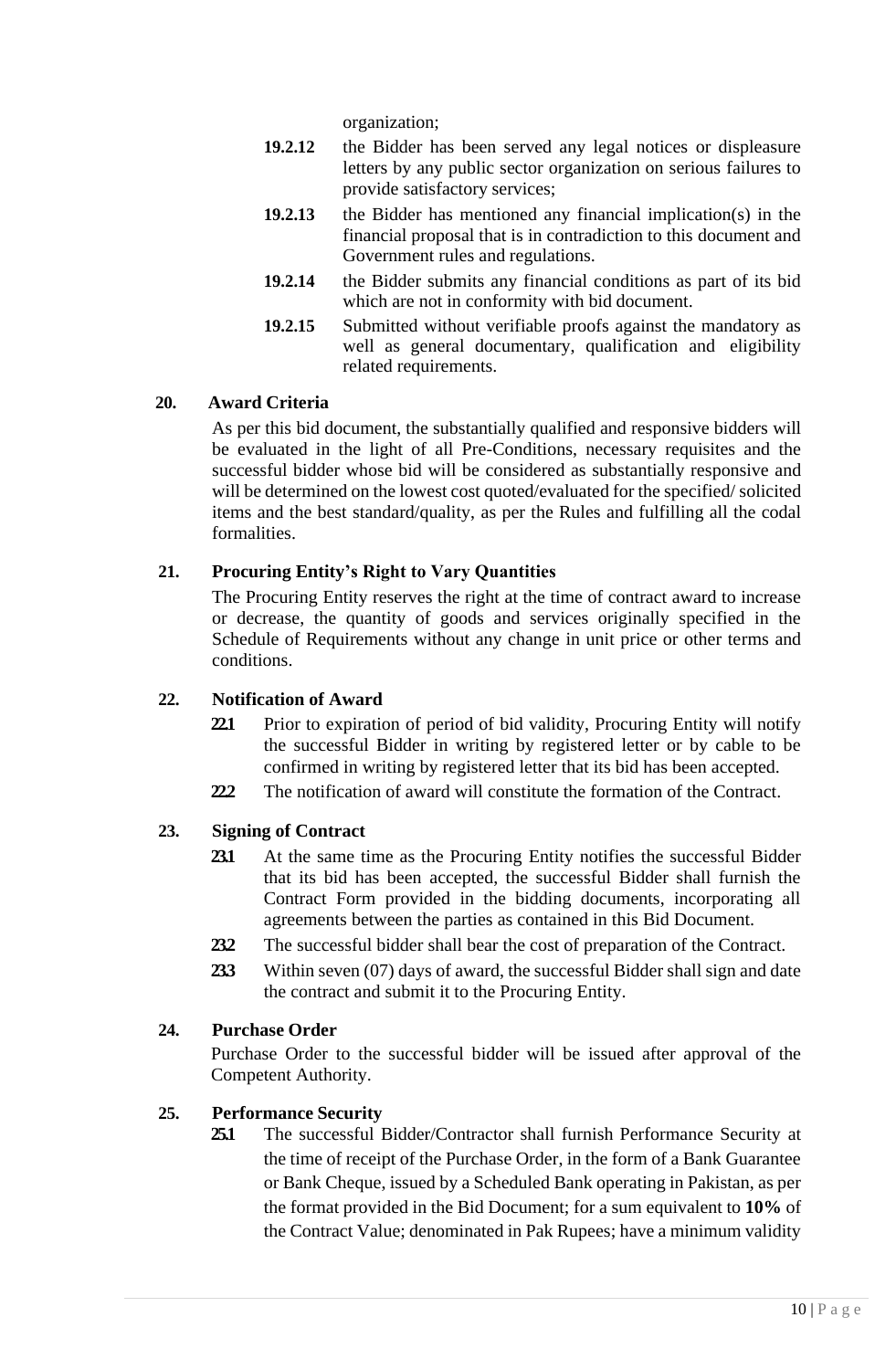period until the date of expiry of warranty period, support period or termination of services, or fulfillment of all obligations under the contract, *whichever is later*. No other shape or form of performance security shall be acceptable with any validity less than the prescribed time period.

- **25.2** The Performance Security shall be payable to the Office of **Additional Registrar, Peshawar High Court, D.I.Khan Bench**, if the Contractor commits a default under the Contract; fails to fulfill the obligations under the Contract or if violates any of the terms and conditions of the Contract.
- **25.3** No interest on the amount of performance guarantee / Bank Cheque shall be charged by the bidders.
- **25.4** Failure of the successful Bidder to comply with the requirement of this Bid Document shall constitute sufficient grounds for the annulment of the award and forfeiture of the bid security, in which event the Procuring Entity may make the award to the next lowest evaluated Bidder or call for new bids.

### <span id="page-10-0"></span>**26. Execution Schedule / Delivery**

The Contractor shall deliver ordered Goods/ items within **TWO MONTHS** from the issuance of Purchase Order. The Contractor shall arrange and pay for the transport of the Goods to the place of destination as specified in the Contract.

### **27. Liquidated Damages**

If the Contractor fails / delays in supply / performance of any of the obligations, under the Contract / violates any of the provisions of the Contract / commits breach of any of the terms and conditions of the Contract, the Procuring Entity may, without prejudice to any other right of action / remedy it may have, deduct from the Contract Price, as liquidated damages, a sum of money @ 1% of the total Contract Price which is attributable to such part of the Goods / the Services, in consequence of the failure / delay, be put to the intended use, for every day between the scheduled delivery date(s), with any extension of time thereof granted by the Procuring Entity, and the actual delivery date(s). Provided that the amount so deducted shall not exceed, in the aggregate, 20% of the Contract Price.

#### <span id="page-10-1"></span>**28. Documentation**

The Contractor shall furnish the user documentation, the operation manuals, and service manuals of the supplied Goods and other information pertaining to the performance of the Goods, in hard/ soft copy format, before the Goods are taken over by the Procuring Entity.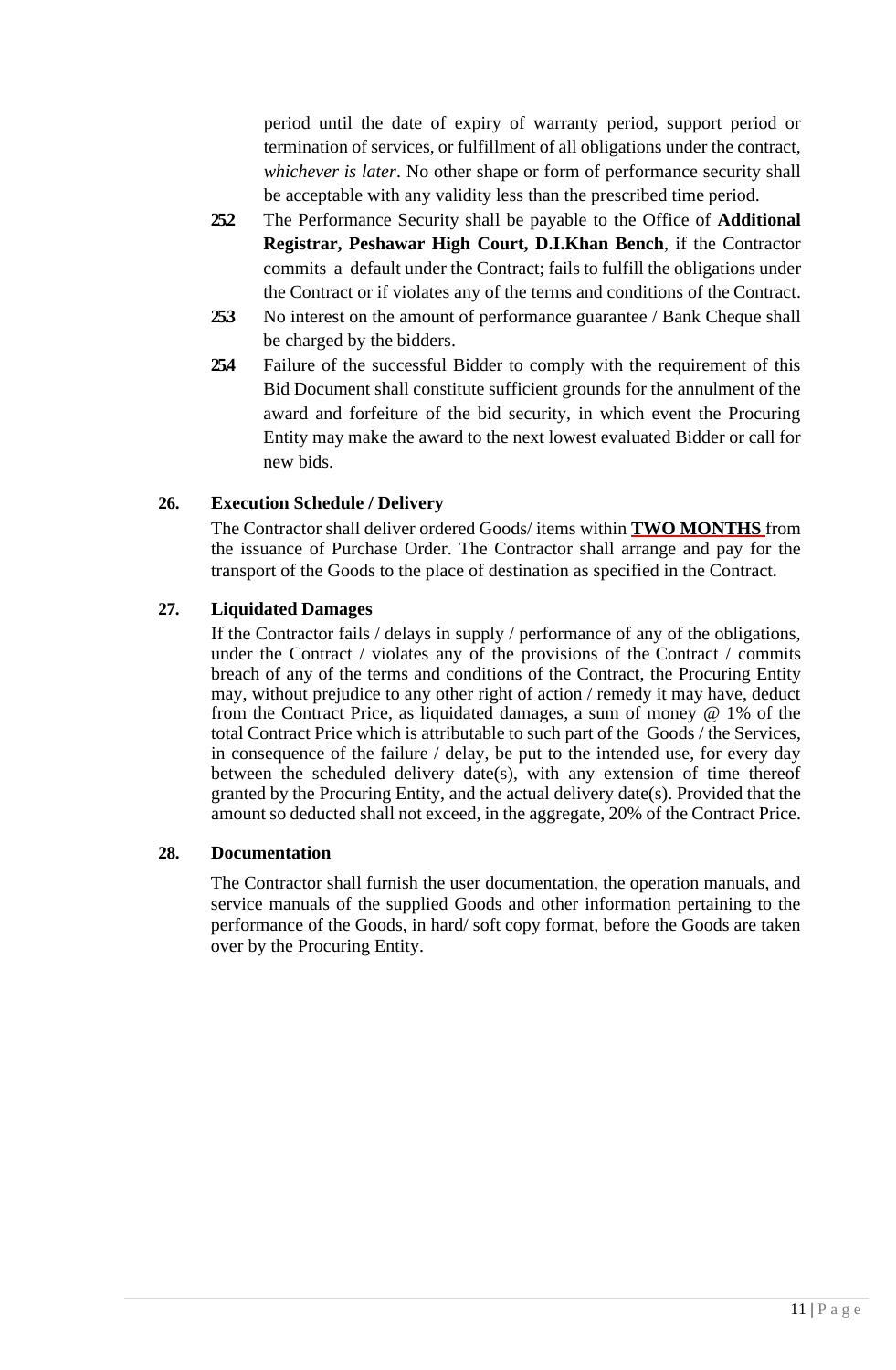# **ANNEXURE-A**

<span id="page-11-0"></span>

| <b>Furniture &amp; Fixture Items</b> |                                                                   |                |  |
|--------------------------------------|-------------------------------------------------------------------|----------------|--|
| $S.$ #                               | <b>Items</b>                                                      | Quantity       |  |
| 1                                    | Bedroom Set, Double-bed King Size with side tables and Dressing,  |                |  |
|                                      | Wooden (Sheesham) with Matte/Lacquer Polish                       | 6              |  |
| $\overline{2}$                       | Double Bed mattress (Spring), King, Supreme Quality               | 6              |  |
| 3                                    | Double Bed Quilt, King Size                                       | 6              |  |
| $\overline{4}$                       | Bed Duvet/Quilt Cover Set (Summer), King Size                     | 6              |  |
| 5                                    | Bed Sheet (Color), Superior Cloth, King Size                      | 12             |  |
| 6                                    | Double Bed Sheet (White), Superior Cloth, King Size               | 12             |  |
| 7                                    | Dining Tables (Sheesham), 06 Chairs with cushion seats            | $\overline{4}$ |  |
| 8                                    | Sofa Set (7 seater), Full Cushion+Wood, Luxury/Superior imported  | 3              |  |
|                                      | Cloth & Foam, Latest/Modern Design (For Lounge)                   |                |  |
| 9                                    | Sofa Set (7 seater) Wooden & Cushion, Superior imported Cloth &   |                |  |
|                                      | Foam, Latest/Modern Design (Drawing Room)                         | 3              |  |
| 10                                   | Sofa-cum-Bed, Latest Design, Superior Cloth & Foam                | 6              |  |
| 11                                   | Lawn Chairs (06) with Table (Set)                                 | $\overline{4}$ |  |
| 12                                   | Wooden TV Racks/Wall-mount, Latest design                         | 3              |  |
| 13                                   | Dinning/Tea Trolley, Triple Storey, Wooden/Glass                  | $\overline{4}$ |  |
| 14                                   | Wooden Center Table Set with Glass Top; 4'x4'; 04 Coffee Tables   | 6              |  |
| 15                                   | Victorian Chairs with Coffee Table (Sheehsam), Superior imported  | 3              |  |
|                                      | Cloth & Foam                                                      |                |  |
| 16                                   | Bedroom Couch, Wooden & Cushion, Superior Cloth, Modern Design    | 3              |  |
| 16                                   | Blankets (Double), 2 PLY, Imported                                | 6              |  |
| 17                                   | Pillows (Polyester/Ball fiber)                                    | 12             |  |
| 18                                   | Iron, Steam                                                       | 3              |  |
| 19                                   | Iron Stand (for pressing cloths)                                  | 3              |  |
| 20                                   | Charpai (78x42.8) Iron (For allied staff)                         | 6              |  |
| 21                                   | Study Tables: Executive, 3x6 Size, Wooden with Six Drawers        | 3              |  |
| 22                                   | Executive Revolving Chairs (Recliner, Leather Cushion/wood)       | $\overline{4}$ |  |
| 23                                   | Wall Mirror (60x28): Wooden (Sheesham), with two Drawers          | 6              |  |
| 24                                   | Window Curtains (8'x12'), Latest design, Superior/Imported Cloth, |                |  |
|                                      | Double, with accessories                                          | 20             |  |
| 25                                   | Steel Benches, 3-Seater, Seat Cushion, 32 kg                      | 20             |  |
| 26                                   | Wooden Jafri/Screen (5x7)                                         | $\overline{4}$ |  |
| 27                                   | Wooden Jafri (Divider), 4 Panels                                  | $\overline{2}$ |  |

Note:

During warranty period of the above mentioned Items, it will be responsibility of the successful bidder to replace faulty items/part(s) with genuine/new items/part(s) at his own expense.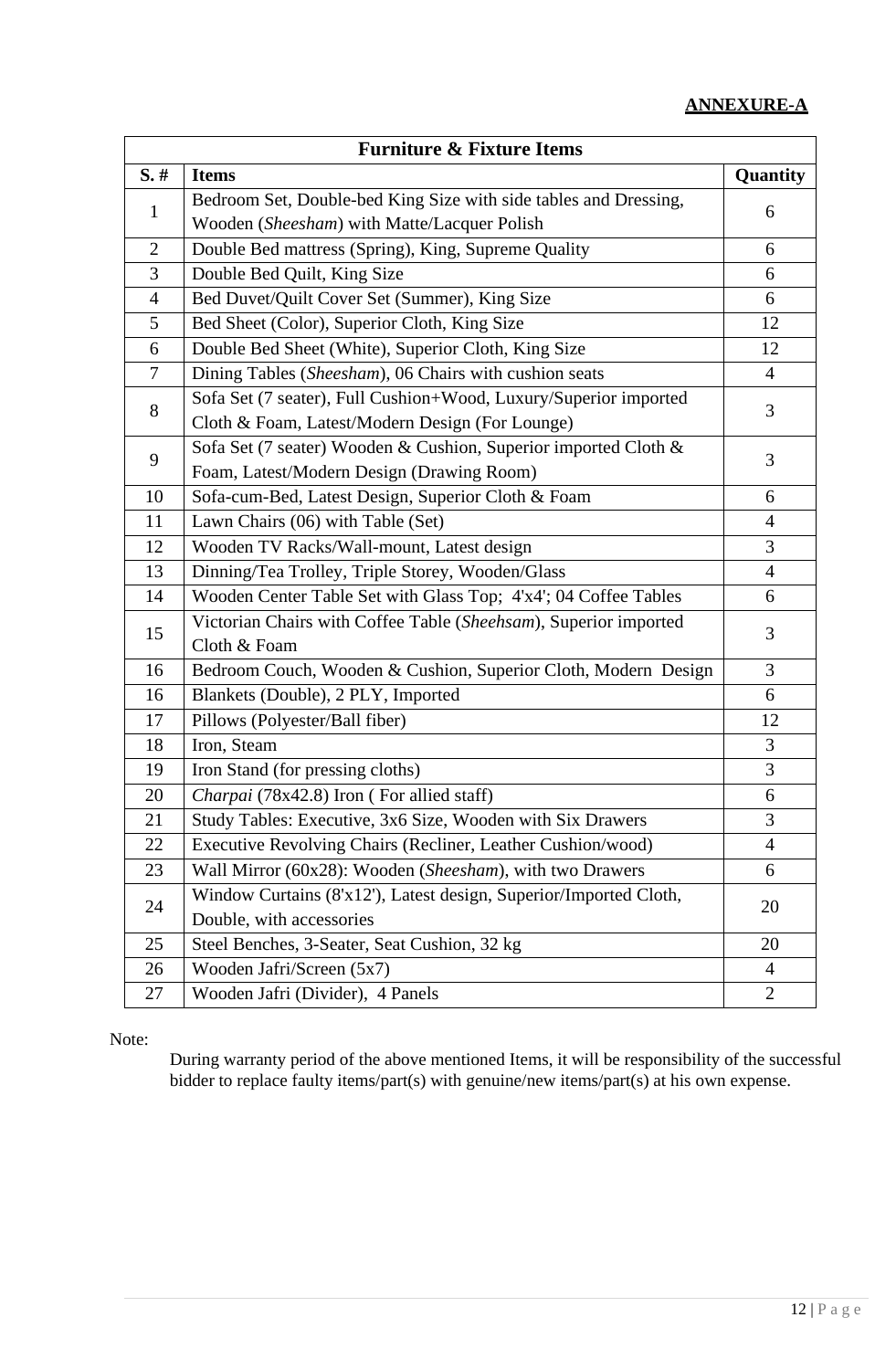## **FORMS & OTHER REQUIRED DOCUMENTS ANNEXURE-B Bid/ Proposal Submission Form**

[Location, Dated]

<span id="page-12-0"></span>To

#### **The Chairman,**

Procurement Committee, Peshawar High Court, D.I.Khan Bench.

Dear Sir,

We, the undersigned, offer to provide the  $\_$  (insert title of assignment)  $\_$  in accordance with your Request for Proposal/Bid Document No. Dated (insert date); and we are hereby submitting our Proposal, sealed in envelope.

We undertake, if our Proposal is accepted, to supply of related to the assignment.

We also confirm that the Government of Pakistan or any other department(s) has not declared us, ineligible on charges of engaging in corrupt, fraudulent, collusive or coercive practices. We furthermore, pledge not to indulge in such practices in competing for or in executing the Contract, and we are aware of the relevant provisions of the Proposal Document.

We understand that you are not bound to accept any Proposal you receive.

We remain,

Yours sincerely,

Authorized Signature (Original) (In full and initials) Name and Designation of Signatory Name of Firm Address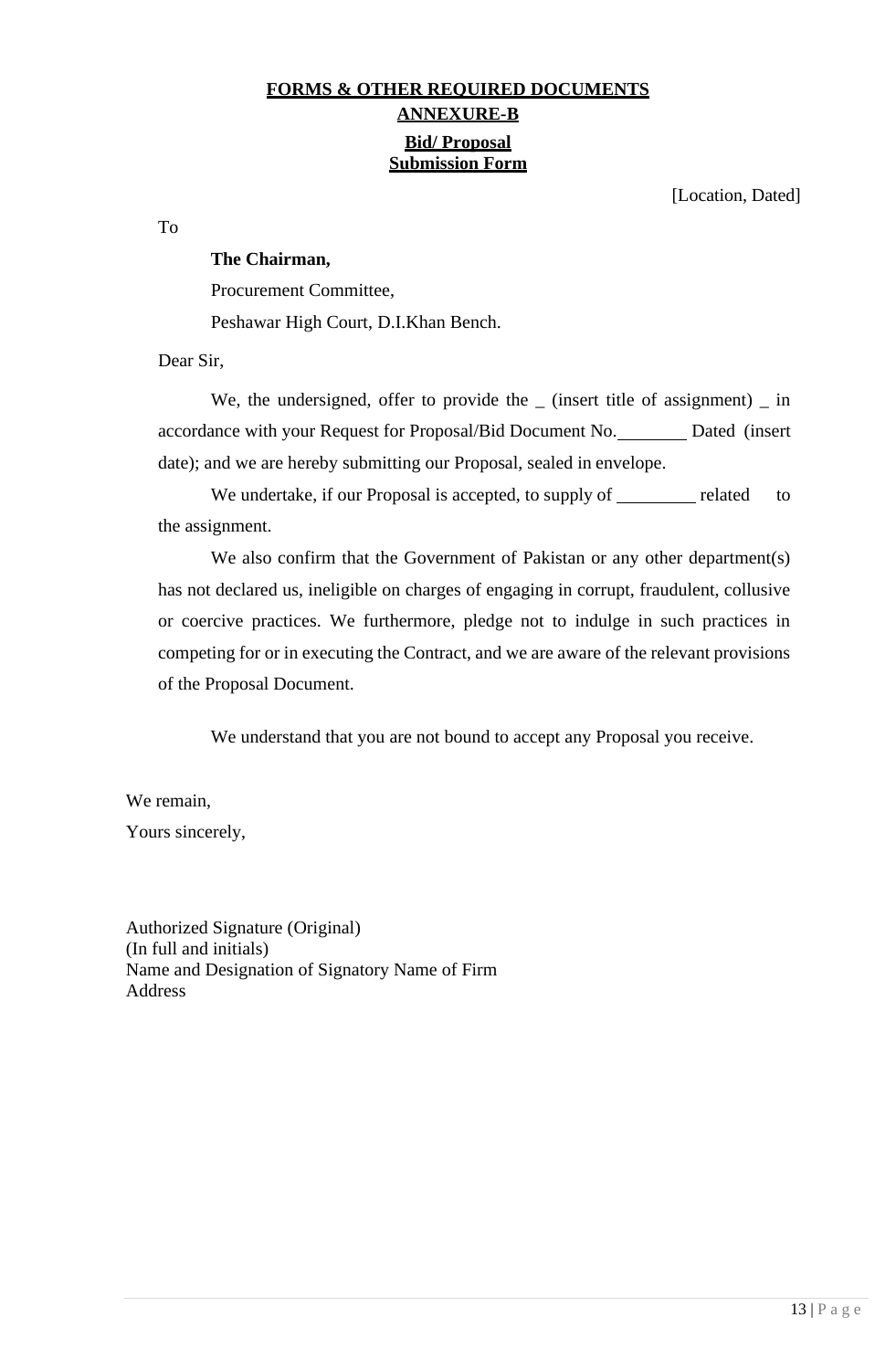#### <span id="page-13-0"></span>**ANNEXURE-C**

#### **Price Schedule/ Financial Cost Sheet**

| Sr.<br>$\#$ | <b>Item</b><br><b>Description</b>               | <b>of</b><br>N <sub>0</sub><br>Units/QT<br>Y<br>(1) | <b>Unit Rate</b><br>(Excl.<br>Taxes) Rs.<br>(2) | <b>Total</b><br><b>Taxes</b><br>(3) | <b>Unit Rate</b><br>(Incl. all<br>Taxes)<br>$Rs. (4=2+3)$ | <b>Total Cost</b><br>all<br>(Incl.<br>Taxes)<br>$Rs (5=1x4)$ |
|-------------|-------------------------------------------------|-----------------------------------------------------|-------------------------------------------------|-------------------------------------|-----------------------------------------------------------|--------------------------------------------------------------|
| 1           |                                                 |                                                     |                                                 |                                     |                                                           |                                                              |
|             | $\mathbf X$<br><b>Bid Price</b><br><b>Total</b> |                                                     |                                                 |                                     |                                                           |                                                              |

Notes to Price Table:

- **i. X** will determine the total bid cost.
- **ii.** Standard Warranty for one (03) year after purchase of items.

Total Cost (in words) Rs.

Date

Signature of authorized person

Name:

(Company Seal)

**Note: No cutting or overwriting is allowed. Any cutting or overwriting will lead to rejection of the financial bid.**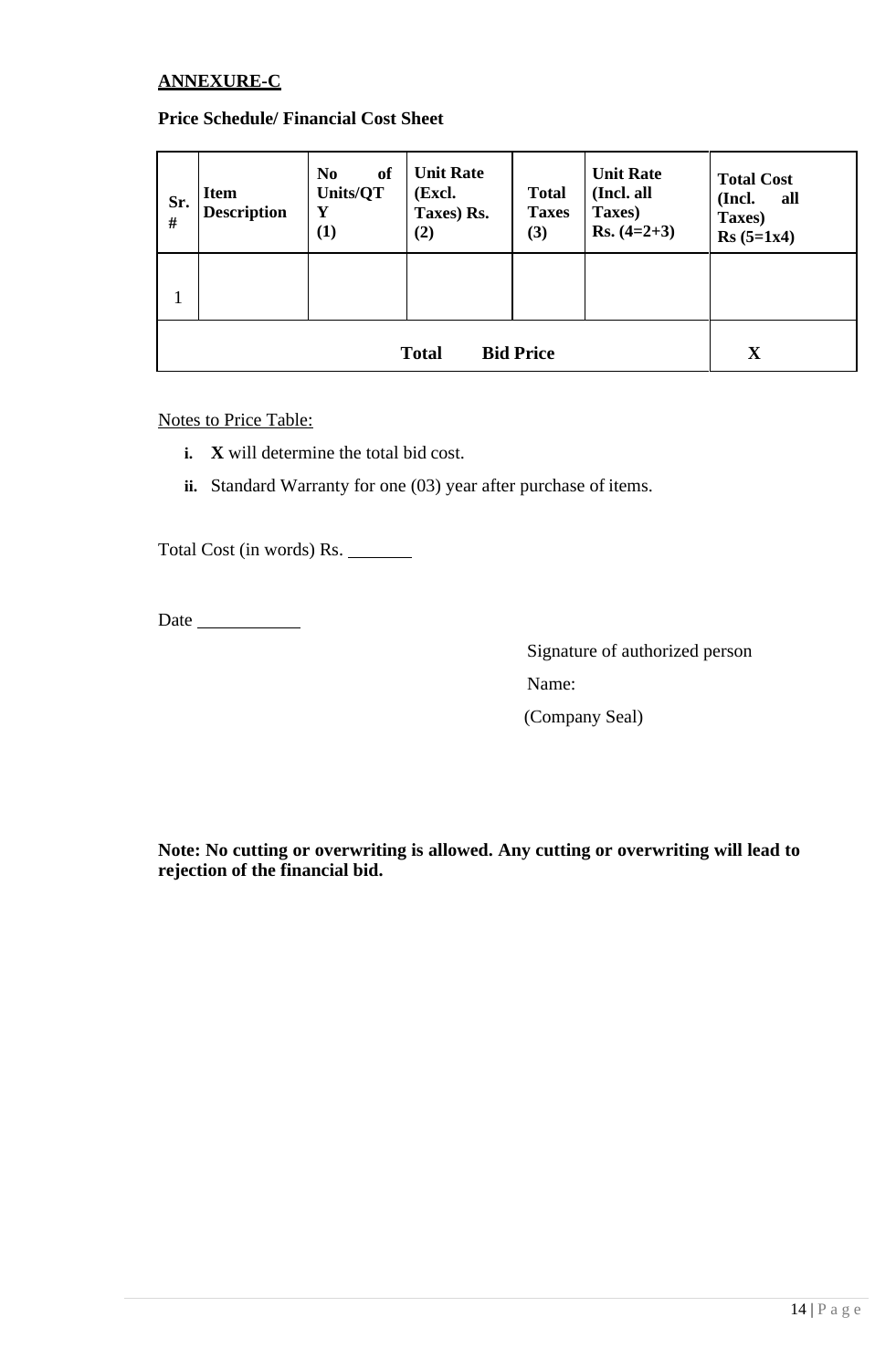#### **ANNEXURE-D Format for Covering Letter**

To,

The Chairman, Procurement Committee, Office of the Peshawar High Court, D.I.Khan Bench.

#### **Sub: Bid for Procurement of** \_\_\_\_\_\_\_\_\_\_\_\_\_\_\_\_\_\_\_\_\_\_\_\_\_\_\_\_\_\_\_\_\_\_

#### Dear Sir,

- **a)** Having examined the bid document and Appendixes we, the undersigned, in conformity with the said document, offer to provide the said items on terms of reference to be signed upon the award of contract for the sum indicated as per financial bid.
- **b)** We undertake, if our proposal is accepted, to provide the items/services comprised in the contract within time frame specified, starting from the date of receipt of notification of award from the Procuring Entity.
- **c)** We agree to abide by this proposal for the period of days (as per requirement of the project) from the date of bid opening and it shall remain binding upon us and may be accepted at any time before the expiration of that period.
- **d)** We agree to execute a contract in the form to be communicated by the \_(insert name of the Procuring Entity)\_, incorporating all agreements with such alterations or additions thereto as may be necessary to adapt such agreement to the circumstances of the standard.
- **e)** Unless and until a formal agreement is prepared and executed this proposal together with your written acceptance thereof shall constitute a binding contract/ agreement.
- **f)** We understand that you are not bound to accept the lowest or any bid you may receive, not to give any reason for rejection of any bid and that you will not defray any expenses incurred by us in bidding.

Authorized Signatures with Official Seal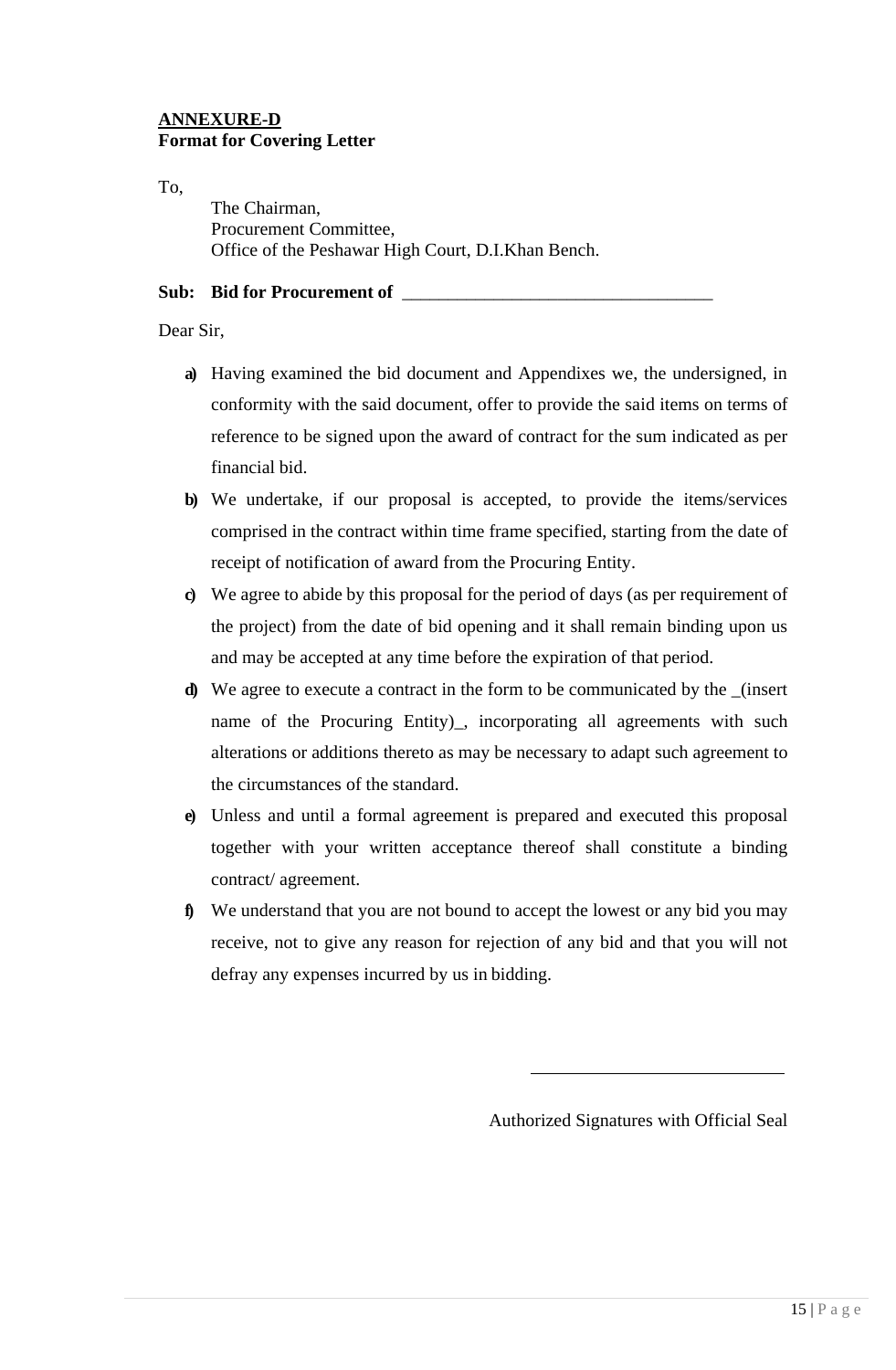## **ANNEXURE-E**

## **UNDERTAKING**

It is certified that all the information and data furnished herein along with the bid and as per the document submitted is true and correct and nothing has been concealed or tampered with. We have gone through all the conditions of bid and are liable to legal action for furnishing false information / documents.

Dated this day of 2022

Signature \_\_\_\_\_\_\_\_\_\_\_\_\_\_\_\_\_\_\_\_\_\_\_

(Company Seal) \_\_\_\_\_\_\_\_\_\_\_\_\_\_\_\_\_\_\_\_\_\_\_

In the capacity of

Duly authorized to sign bids for and on behalf of: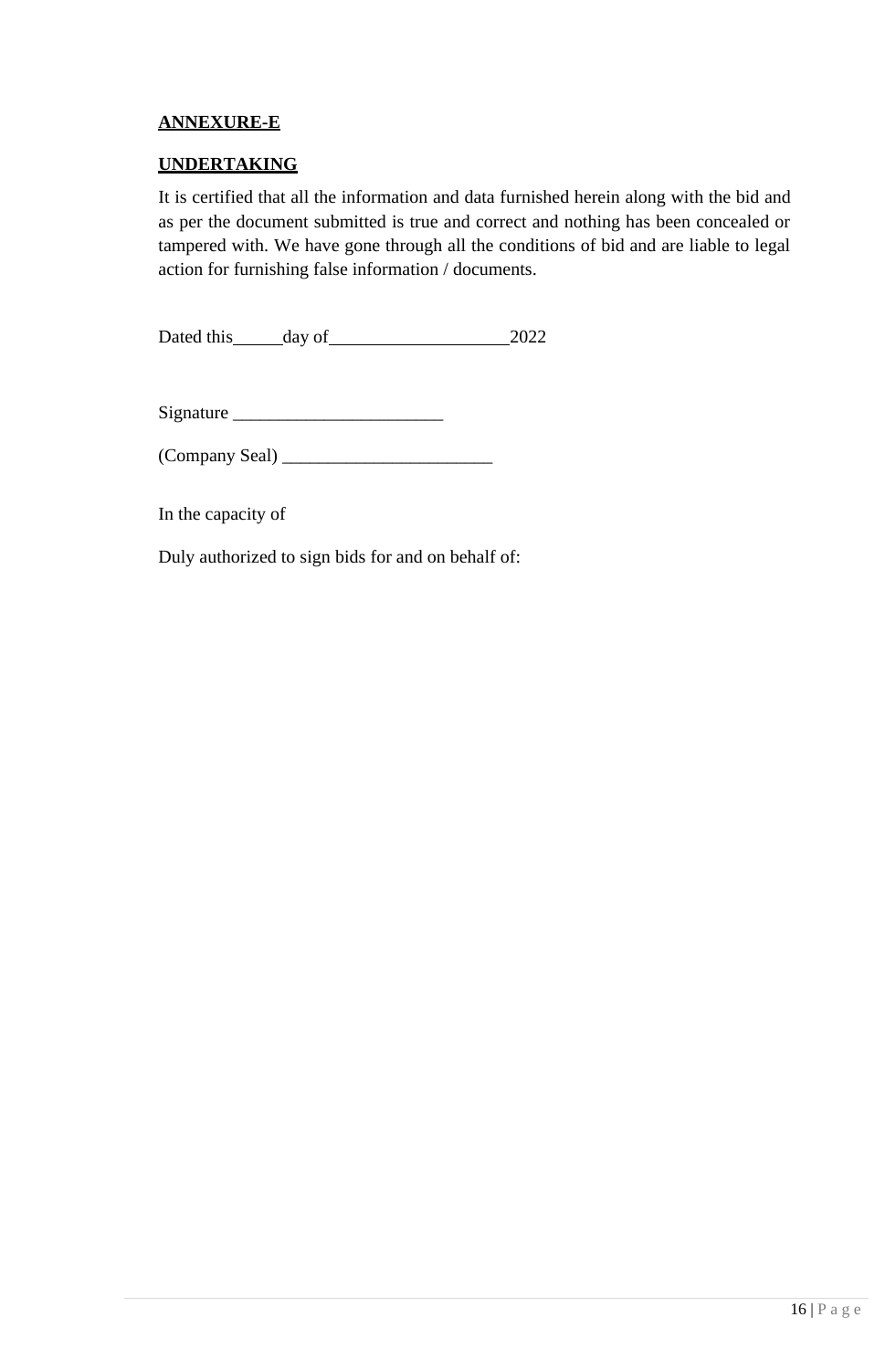#### **ANNEXURE-F**

| PERFORMANCE SECURITY        |  |
|-----------------------------|--|
|                             |  |
| Date of Issuance:           |  |
|                             |  |
| <b>Claim Lodgment Date:</b> |  |

**WHEREAS** [Name and Address of the Contractor] (hereinafter called "the Contractor") has agreed to supply the Goods and render the Services against Bid Name. \_\_\_, Bid No. \_\_\_\_\_\_\_ (Hereinafter called "the Contract") for the Contract Value of PKR  $(in figures \_\_\_\_\_$ ) $(in words \_\_\_\_\_$ .

AND WHEREAS it has been stipulated in the Bid Document that the successful Contractor shall furnish Performance Security, after receipt of the Acceptance Letter (Letter of Acceptance) from the Procuring Entity, in the form of a Bank Guarantee, issued by a scheduled bank operating in Pakistan, as per this format, for a sum equivalent to Rs. \_\_\_\_\_\_\_\_\_\_\_\_\_\_\_\_ (**10% of the Contract value**) valid from the date of issue until all obligations have been fulfilled in accordance with the Contract;

AND WHEREAS [Name of the Bank] having registered office at [Address of the Bank] (hereinafter called "the Guarantor") has agreed to give the Contractor a Guarantee;

THEREFORE, the Guarantor hereby affirms to bind himself, his successors and his assigns to the Procuring Entity, for the sum of PKR (in figures \_\_\_\_\_\_\_\_\_\_): (in words \_\_\_\_\_\_\_\_\_\_\_\_ and undertakes to pay to the Procuring Entity, upon receipt of his written demand(s), any sum(s) as specified by him, not exceeding the above limit in aggregate, without cavil / argument and without the Procuring Entity having to substantiate / prove or to show grounds / reasons for such claim(s), on the occurrence of any / all of the following conditions:

- 1. If the Contractor commits a default under the Contract;
- 2. If the Contractor fails to fulfill any of the obligations under the Contract;
- 3. If the Contractor violates any of the provisions of the Contract.

Provided that the Procuring Entity shall specify the occurred condition(s) owing to which the said sum is due to him.

Provided further that any demand(s) /claim(s) from the Procuring Entity shall reach the Guarantor within thirty working days after the expiry of the Guarantee.

This guarantee shall remain valid u p to or until expiry of warranties / support period or all obligations have been fulfilled in accordance with the Contract, **whichever is later**.

| Date this        | day of $20$ . |
|------------------|---------------|
| <b>GUARANTOR</b> |               |
| Signature        | CNIC#         |
| Name             | Designation   |
| Address          |               |

Authorized Signatures with Official Seal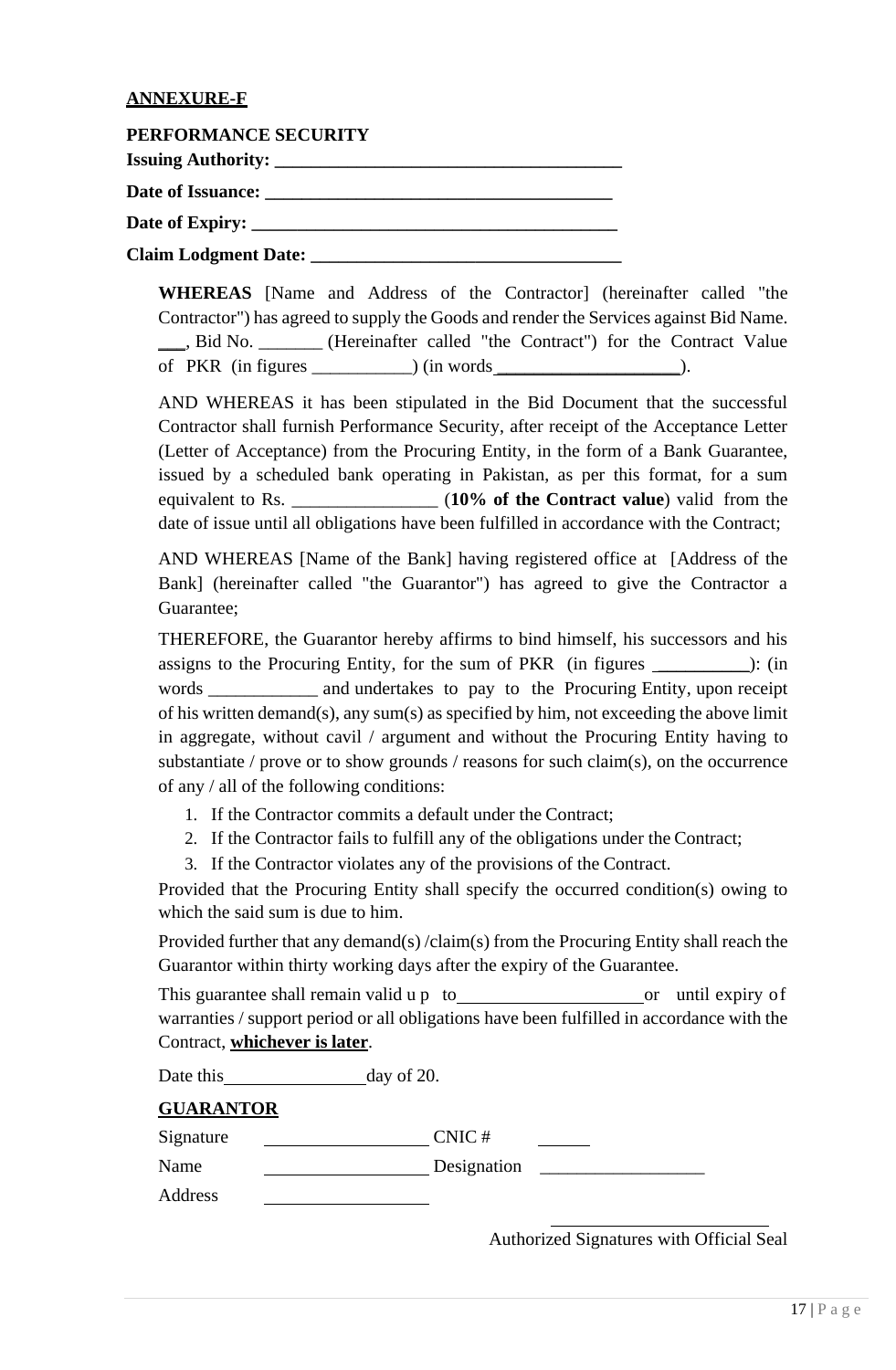## **PART-II**

## **TERMS & CONDITIONS OF THE CONTRACT**

**Contract Title:**

**PROCUREMENT OF**

**[Name of Contractor]**

Dated: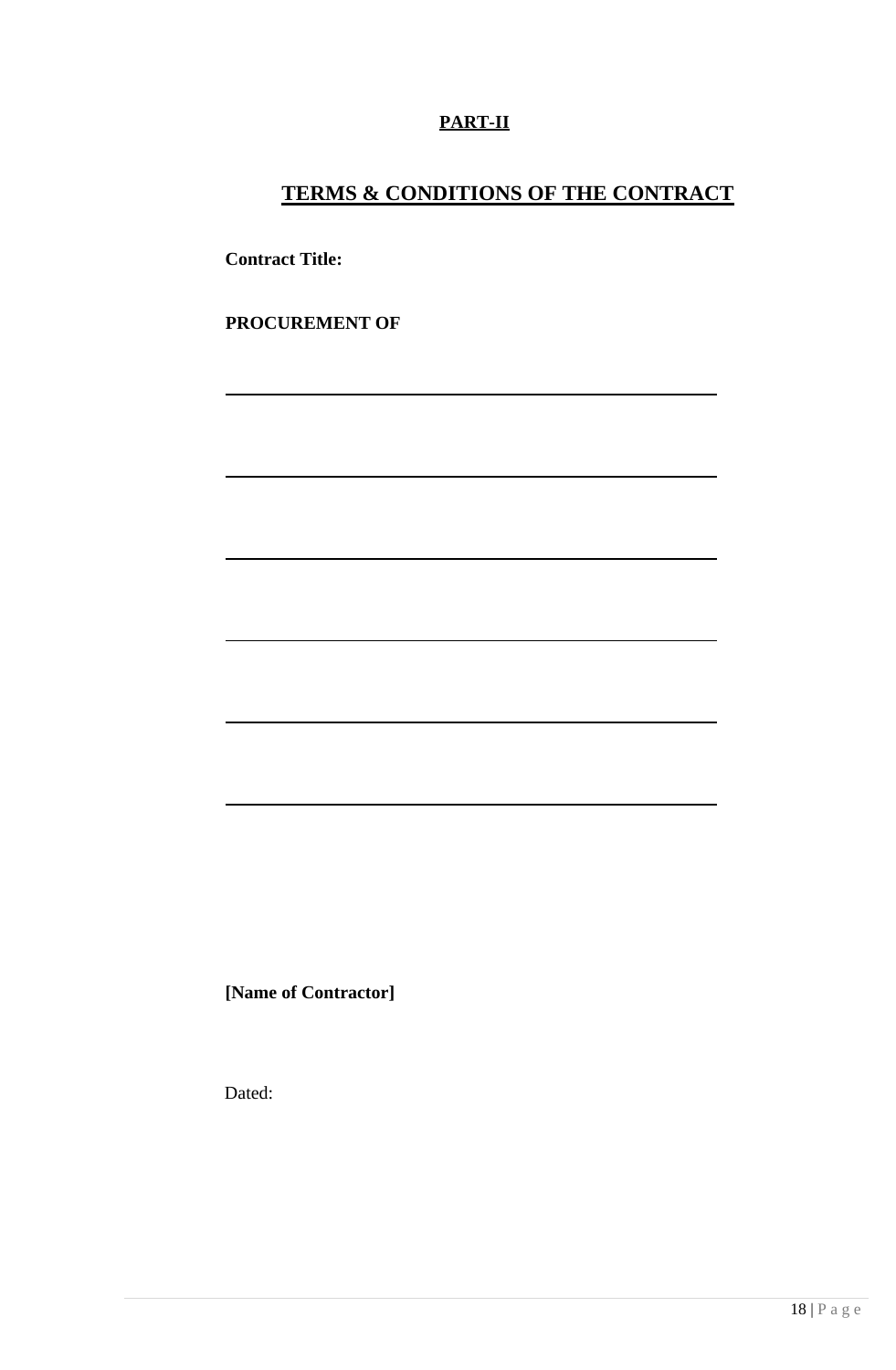## **CONTRACT**

<span id="page-18-0"></span>This CONTRACT AGREEMENT (the Contract) made as of the **[Day]** of **[Month]**, **[Year]**, between **Procuring Entity** (the Procuring Entity), on the one part, and \_\_\_\_\_\_\_\_ **[full legal name of Contractor],** on the other part severally liable to the Procuring Entity for all of the Contractor's obligations under this Contract and is deemed to be included in any reference to the term "the Contractor."

#### **RECITALS**

#### WHEREAS,

- (a) The Procuring Entity has requested the Contractor to provide certain supply of Goods/Services as described in the Bid Document; and
- (b) The Contractor, having represented to the Procuring Entity that it has the required professional skills/competence, and personnel and technical resources, has agreed to supply such Goods/Services on the terms and conditions set forth in this Contract.

NOW THEREFORE, the Parties to this Contract agree as follows:

- 1. The Contractor hereby covenants with the Procuring Entity to supply the Goods and provide the Services and to remedy defects / damage therein, at the time and in the manner, in conformity in all respects with the provisions of the Contract, in consideration of the payments to be made by the Procuring Entity to the Contractor.
- 2. The Procuring Entity hereby covenants with the Contractor to pay the Contractor, the Contract Price or such other sum as may become payable, at the times and in the manner, in conformity in all respects with the provisions of the Contract, in consideration of supply of the Goods and provision of the Services and remedying of defects / damage therein.
- 3. The following shall be deemed to form and be read and construct as part of this Contract:
	- **a.** The Bid Document
	- **b.** Bidder's Proposal
	- **c.** Terms and Conditions of the Contract
	- **d.** The Technical Specifications
	- **e.** Price Schedule
	- **f.** Affidavit
	- **g.** Authorized Dealership / Entity Certificate

For **[Procuring Entity]** For**[Contractor]**

- **h.** Performance Security
- 4. This Contract shall prevail over all other documents. In the event of any discrepancy / inconsistency within the Contract, the above Documents shall prevail in the order listed above.

IN WITNESS whereof the Parties hereto have caused this Contract to be executed in accordance with the laws of **Pakistan** as of the day, month and year first indicated above.

| <b>Witnesses</b> |            |
|------------------|------------|
| Name             | Name:      |
| CNIC#            | CNIC#      |
|                  | Signature_ |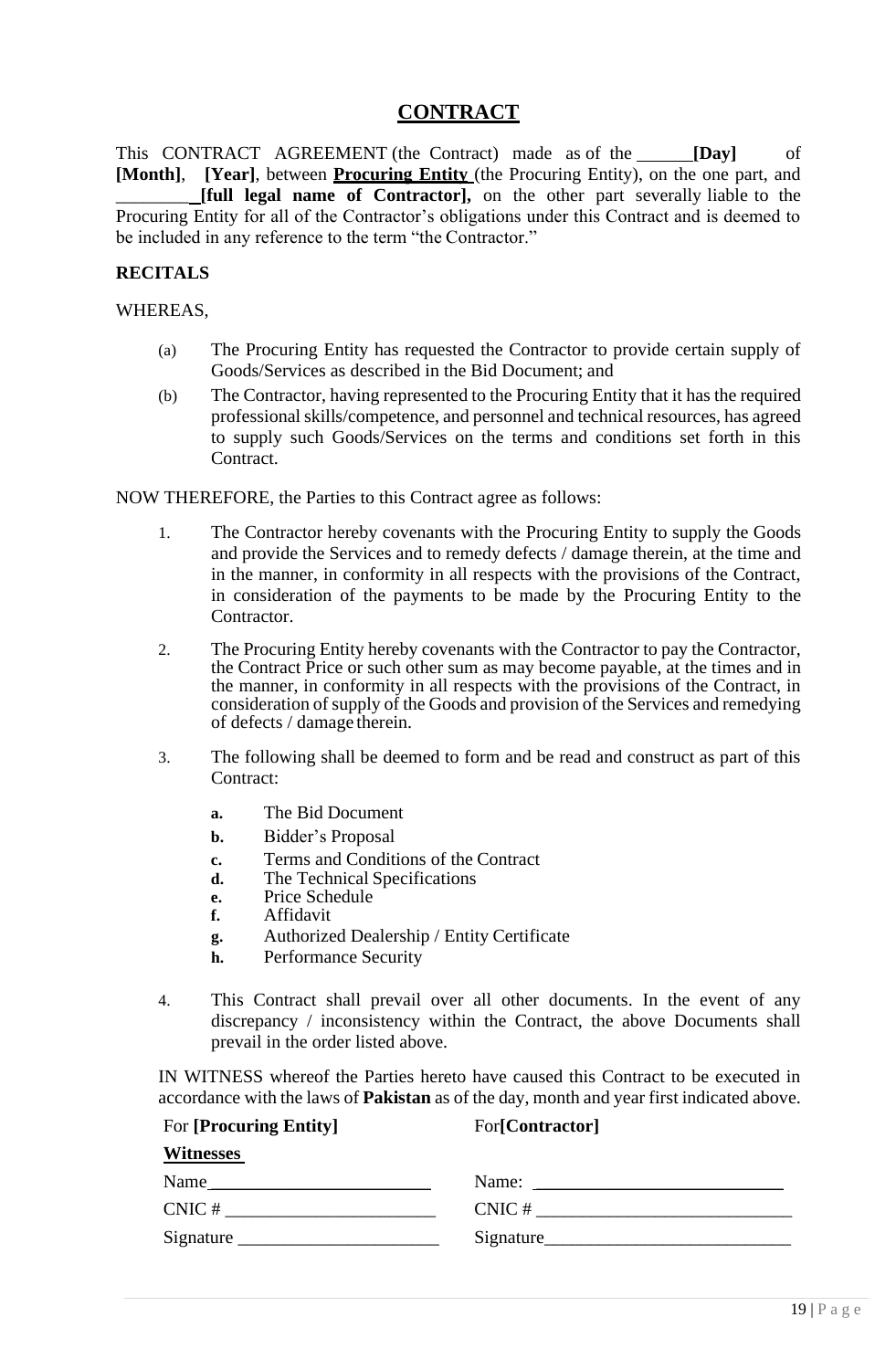## **Terms & Conditions of Contract**

#### <span id="page-19-0"></span>**1. Terms & conditions of Contract Form**

Terms & condition laid down in contract/form are part & parcel of the Bid documents and shall be applied to the successful bidder(s) under the Bid.

#### **2. Contract**

A contract will be signed between Procuring Entity and the successful Bidder for the subject procurement.

### <span id="page-19-1"></span>**3. Contract Duration or Issuing of Purchase Order**

The Contract duration shall be equal to warranty period of the Goods, starting from the date of delivery, installation, deployment & commissioning of all Goods/Equipment/Items till end of warranty period.

### <span id="page-19-2"></span>**4. Contract Language**

The Contract and all documents relating to the Contract, exchanged between the Contractor and the Procuring Entity, shall be in English. The Contractor shall bear all costs of translation to English and all risks of the accuracy of such translation.

### <span id="page-19-3"></span>**5. Standards**

The Goods supplied and the Services provided under this Contract shall conform to the authoritative latest industry standards and design.

## **6. Patent Rights**

The successful bidder shall indemnify the Procuring Entity against all thirdparty claims of infringement of patent, trademark, or industrial design rights arising from use of the Goods or any part thereof in the Procuring Entity's country

## <span id="page-19-4"></span>**7. Performance Security**

- 7.1 Within twenty (20) days of receipt of the notification of Contract award, the successful Bidder shall furnish to the Procuring Entity the performance security in the amount specified in bid documents.
- 7.2 The proceeds of the performance security shall be payable to the Procuring Entity as compensation for any loss resulting from the Contractor's failure to complete its obligations under the Contract.
- 7.3 The performance security shall be denominated in the currency of the Contract acceptable to the Procuring Entity and shall be in one of the following forms: a. a bank guarantee or an irrevocable letter of credit issued by a reputable bank located in the Procuring Entity's country, in the form provided in the bidding documents or another form acceptable to the Procuring Entity; or b. a cashier's or certified check.
- 7.4 The performance security will be discharged by the Procuring Entity and returned to the Contractor not later than thirty (30) days following the date of completion of the Contractor's performance obligations under the Contract, including any warranty obligations, unless specified otherwise in the Bid Documents.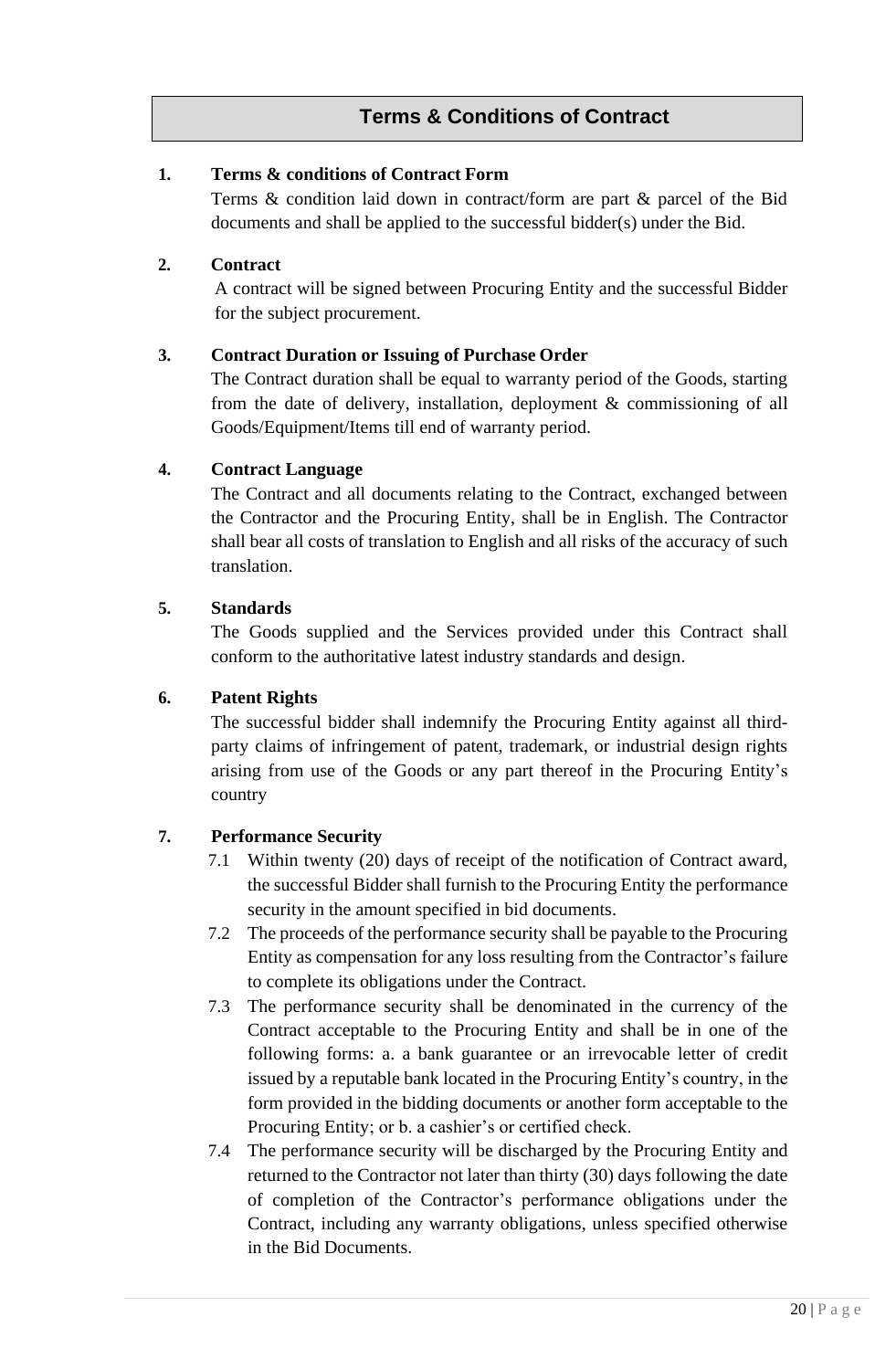## **8. Inspections, Tests, Kind and Design**

- 8.1 The Procuring Entity or its representative(s) shall have the right to inspect and/or to test the Goods to confirm their conformity to the Contract specifications at no extra cost to the Procuring Entity.
- 8.2 Design of any furniture and fixture item and kind/nature/colour of cloths/material involved shall be finalized in consultation with and at the choice of the Procuring Entity.
- 8.3 The Technical Specifications shall specify what inspections and tests the Procuring Entity requires and where they are to be conducted. The Procuring Entity shall notify the Contractor in writing, in a timely manner, of the identity of any representatives retained for these purposes.
- 8.4 The inspections and tests may be conducted on the premises of the Contractor, at point of delivery, and/or at the Goods' final destination. If conducted on the premises of the Contractor, all reasonable facilities and assistance, including access to drawings and production data, shall be furnished to the inspectors at no charge to the Procuring Entity.
- 8.5 Should any inspected or tested Goods fail to conform to the specifications, the Procuring Entity may reject the Goods, and the Contractor shall either replace the rejected Goods or make appropriate alterations necessary to meet specification requirements free of cost to the Procuring Entity.

## **9. Execution Schedule / Delivery**

The Contractor shall deliver ordered Goods/ Furniture items within **Two Months** from issuance of the Purchase Order. During the project implementation and the warranty period, the Contractor shall provide maintenance, supply and procurement support necessary to maintain all system, at the contracted performance and reliability level. The Contractor shall arrange and pay for the transport of the Goods to the place of destination as specified in the Contract.

## <span id="page-20-0"></span>**10. Insurance**

The Goods supplied under the Contract shall be delivered duty paid (DDP) under which risk is transferred to the buyer after having been delivered; hence insurance coverage is Contractor' responsibility

## **11. Packaging**

- 11.1 The Contractor shall provide such suitable packing of the Goods, as prescribed by the Rules in such a manner as is sufficient to prevent their damage or deterioration during handling/ storage / transit to their final destination as indicated in the Contract.
- 11.2 Manufacturer's instructions regarding the maximum storage life of the product and the storage conditions must be followed.
- 11.3 Material/works/service should be delivered at the stores of procuring entity in original packing of the manufacturer.
- 11.4 The Contractor shall arrange and pay for the packing of the Goods to the place of destination as specified in the Contract, and the cost thereof shall be paid by the Contractor.

## <span id="page-20-1"></span>**12. Warranty**

The Warranty Period shall start from the date of installation / configuration /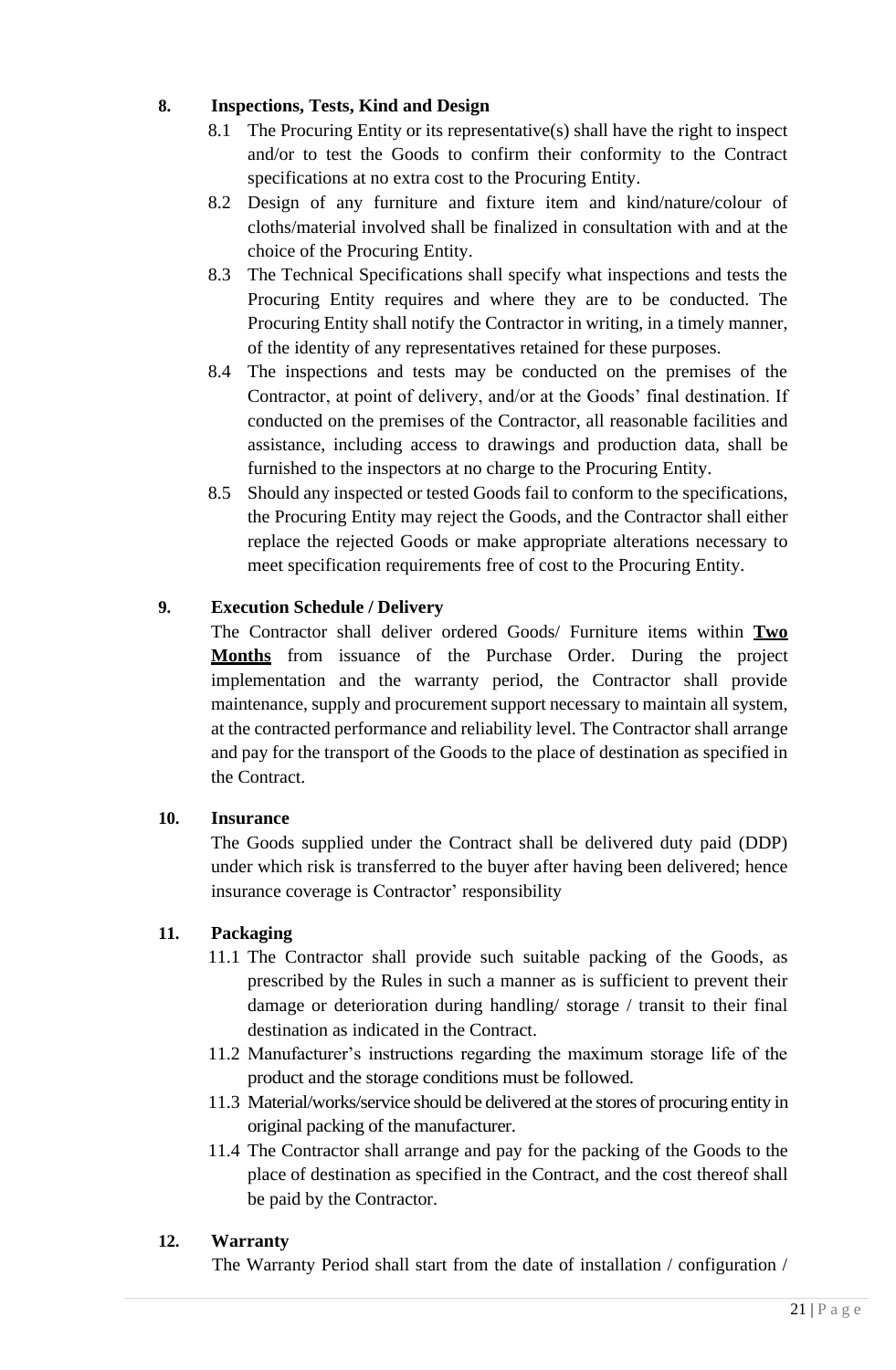deployment of the Goods on site. The Contractor shall warrant that the supplied Goods, under the Contract are genuine, brand new, non- refurbished, un-altered in any way, of the most recent or current model, imported through proper channel, shall have no defect. The Contractor shall also provide standard Manufacturer's warranty (hereinafter referred as Warranty Period), which will include free, on site repair (within 48 hours of intimation) / replacement of defective / damaged parts and labor, within two weeks.

#### <span id="page-21-0"></span>**13. Ownership of Goods and Replaced Components**

Goods to be supplied, pursuant to the Contract, shall become the property of the Procuring Entity. Defective components to be replaced by the Contractor, pursuant to the Contract, shall become the property of the Contractor as and where it lies.

### <span id="page-21-1"></span>**14. Payment**

The Contractor shall submit an Application for Payment. The Application for Payment shall be accompanied by such manually signed invoices, receipts or other documentary evidence in triplicate; stating description of the Purchase Order, amount claimed; and set forth in detail, in the order of the Price Schedule, particulars of the Goods supplied, the Services provided and the Works done up to the date of the Application and the Material/Deliverables Receiving Report (in original) signed by the Authorized Representative of Procuring Entity in acknowledgement of having received all supplies/deliverables in accordance with the Purchase Order/Contract Agreement, Authenticated sales tax invoice in original as prescribed in the Sales Tax Act 1990 (where applicable), National Tax Number, Sales Tax Registration Number, Bank Account Number and Branch Code. The Payment shall not be made in advance and against partial deliveries. The Procuring Entity shall make payment for the Goods supplied, the Services provided and the Works done as per, to the Contractor, as per Government policy, in Pak Rupees, through cheque. Payment shall be subject to any and all taxes, duties and levies applicable under the laws of Pakistan, for the whole period starting from issuance of Acceptance Letter till termination of the signed contract in this regard.

## <span id="page-21-2"></span>**15. Liquidated Damages**

If the Contractor fails / delays in supply / performance of any of the obligations, under the Contract / violates any of the provisions of the Contract / commits breach of any of the terms and conditions of the Contract the Procuring Entity may, without prejudice to any other right of action / remedy it may have, deduct from the Contract Price, as liquidated damages, a sum of money @1% of the total Contract Price which is attributable to such part of the Goods / the Services, in consequence of the failure / delay, be put to the intended use, for every day between the scheduled delivery date(s), with any extension of time thereof granted by the Procuring Entity, and the actual delivery date(s). Provided that the amount so deducted shall not exceed, in aggregate, 20% of the Contract Price.

#### <span id="page-21-3"></span>**16. Blacklisting**

If the Contractor fails / delays in performance of any of the obligations, under the Contract / violates any of the provisions of the Contract / commits breach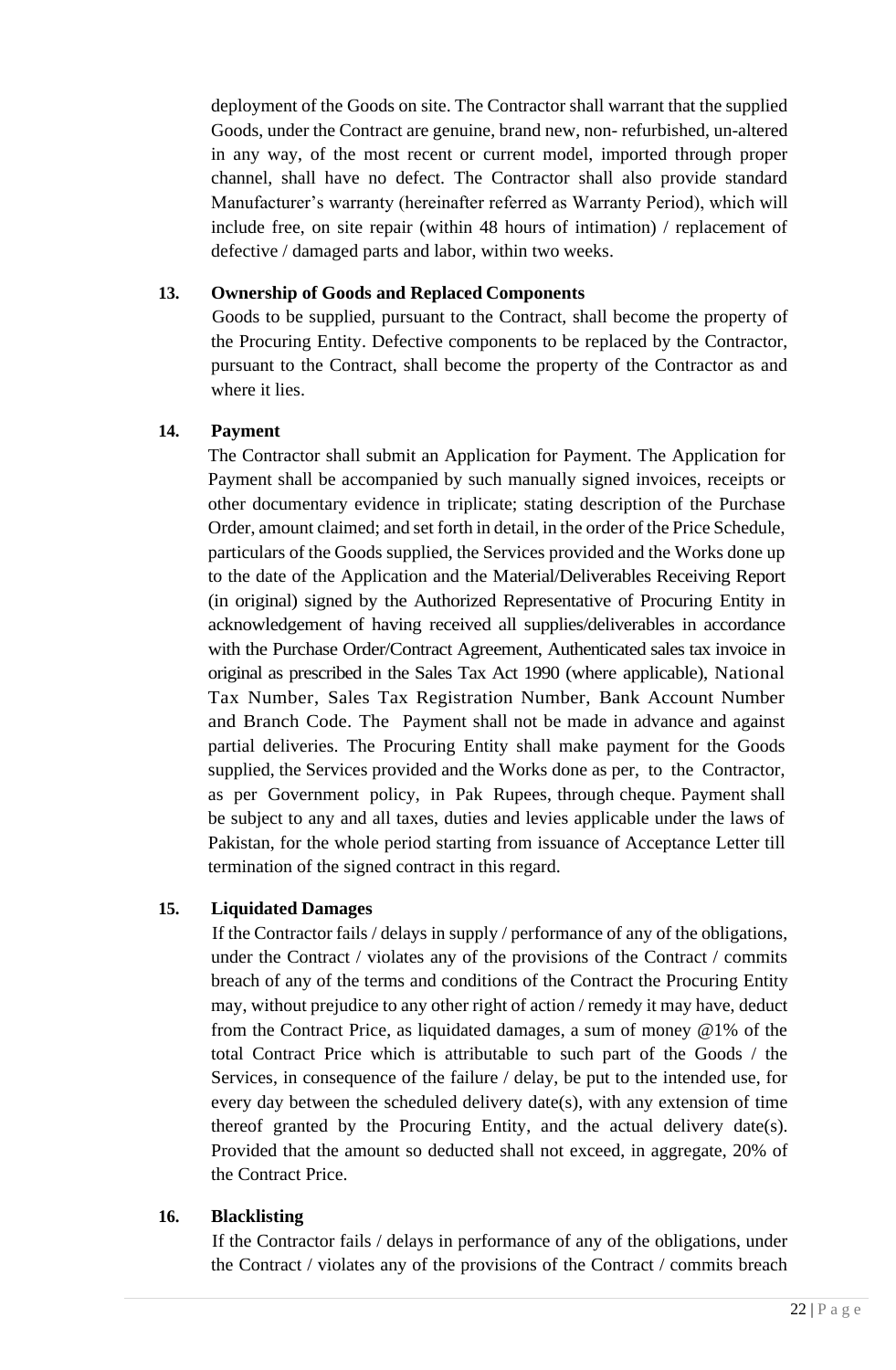of any of the terms and conditions of the Contract or found to have engaged in corrupt or fraudulent practices in competing for the award of contract or during the execution of the contract, the Procuring Entity may without prejudice to any other right of action / remedy it may have, blacklist the Contractor, either indefinitely or for a stated period, for future bids in public sector, as per provision of the KPPRA Rules and Act.

### <span id="page-22-0"></span>**17. Forfeiture of Performance Security**

The Performance Security shall be forfeited by the Procuring Entity, on occurrence of any / all of the following conditions:

- **i.** If the Contractor commits a default under the Contract;
- **ii.** If the Contractor fails to fulfill any of the obligations under the Contract;
- **iii.** If the Contractor violates any of the terms and conditions of the Contract;
- **iv.** Failure to supply required items/services within the specified time period will invoke penalty as specified in this document. In addition to that, Performance Security amount will be forfeited and the company will not be allowed to participate in future bids as well.

### <span id="page-22-1"></span>**18. Taxes and Duties**

The Contractor shall be entirely responsible for all taxes, duties and other such levies imposed make inquiries on income tax / sales tax to the concerned authorities of Income Tax and Sales Tax Department, Government of Pakistan.

### <span id="page-22-2"></span>**19. Indemnity**

The contractor/Contractor shall at all times indemnify the procuring entity against the claims which may be made in respect of the goods for infringement of any right protected by patent, registration of design or trade mark and shall take all risks of accident of damages which may cause a failure of the supply from whatever cause arising and the entire responsibility for the sufficiency of all the means used by him for the fulfillment of the contract; provided always that in event of any claim in respect of an alleged breach of a patent registered design or trade mark being made against the procuring entity, it shall notify the Contractor of the same and the Contractor shall be at liberty at his own expense to conduct negotiations for settlements of any litigation that may arise there from.

#### **20. Sub-letting Contract**

The Contractor/Contractor shall not sub-let or assign this Contract or any part thereof without the written permission of the procuring entity. In the event of subletting or assigning this Contract or any part thereof without such permission, the Procuring Entity shall be entitled cancel the Contract and to purchase the goods elsewhere on the Contractor account and risk and the Contractor shall be liable for any loss or damage which the procuring entity may sustain in consequence of arising out of such purchase.

#### **21. Contract Cost**

The Contractor shall bear all costs / expenses associated with the preparation of the Contract and the Procuring Entity shall in no case be responsible / liable for those costs / expenses. The successful bidder shall provide legal stamp papers of relevant value according to Govt. rules and regulations for signing of the